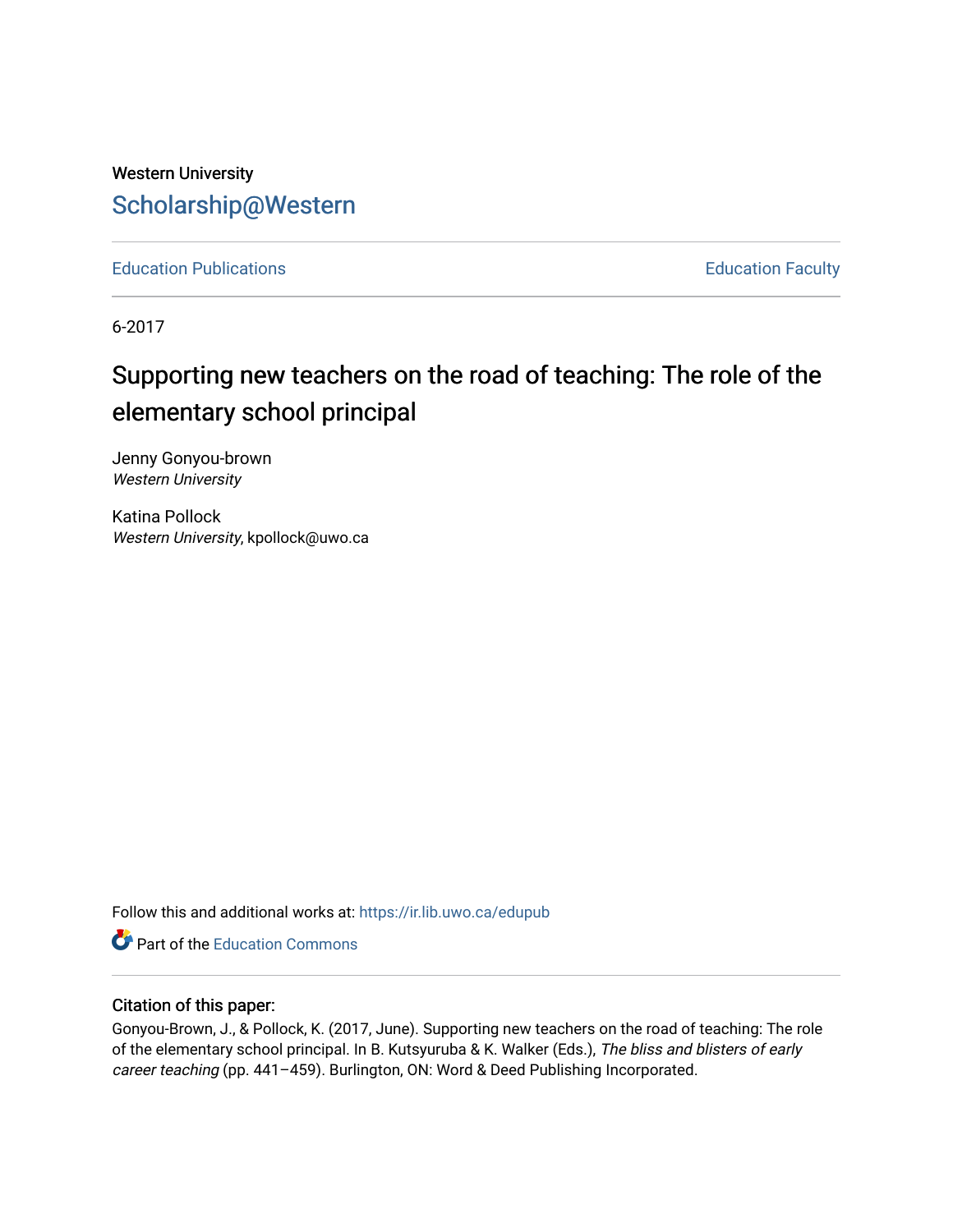## Supporting New Teachers on the Road of Teaching: The Role of the Elementary School Principal

## Dr. Jenny Gonyou-Brown and Dr. Katina Pollock Western University

A teaching career is analogous to driving a long road. On that road, school principals function as roadside assistance dispatchers who develop and facilitate supports for teachers navigating new careers. New teachers have prepared for the journey with preservice university education, which includes pedagogical knowledge and some student teaching experience. Despite this preparation, however, the journey can include unanticipated obstacles and detours, such as high performance standards from stakeholders who expect new teachers to navigate the journey with the same competency as veteran educators (Stansbury & Zimmerman, 2000). As new teacher-drivers will maneuver the road conditions with different levels of expertise, principals have the experience and available resources required to support these novice educators as they begin their journeys.

In 2016, we conducted a qualitative research study that sought to understand how elementary principals support new teachers (Gonyou-Brown, 2016). In this chapter, we have interwoven the principals' interview responses and perceptions with research from the existing literature to present our findings. The study was comprised of semistructured interviews with 12 elementary school principal participants (seven female and five male, with an average of nine years of experience) from Southern Ontario who developed and facilitated supports for new teachers in their schools. The interviews averaged 50 minutes in length, plus two interviews lasting approximately 25 minutes; the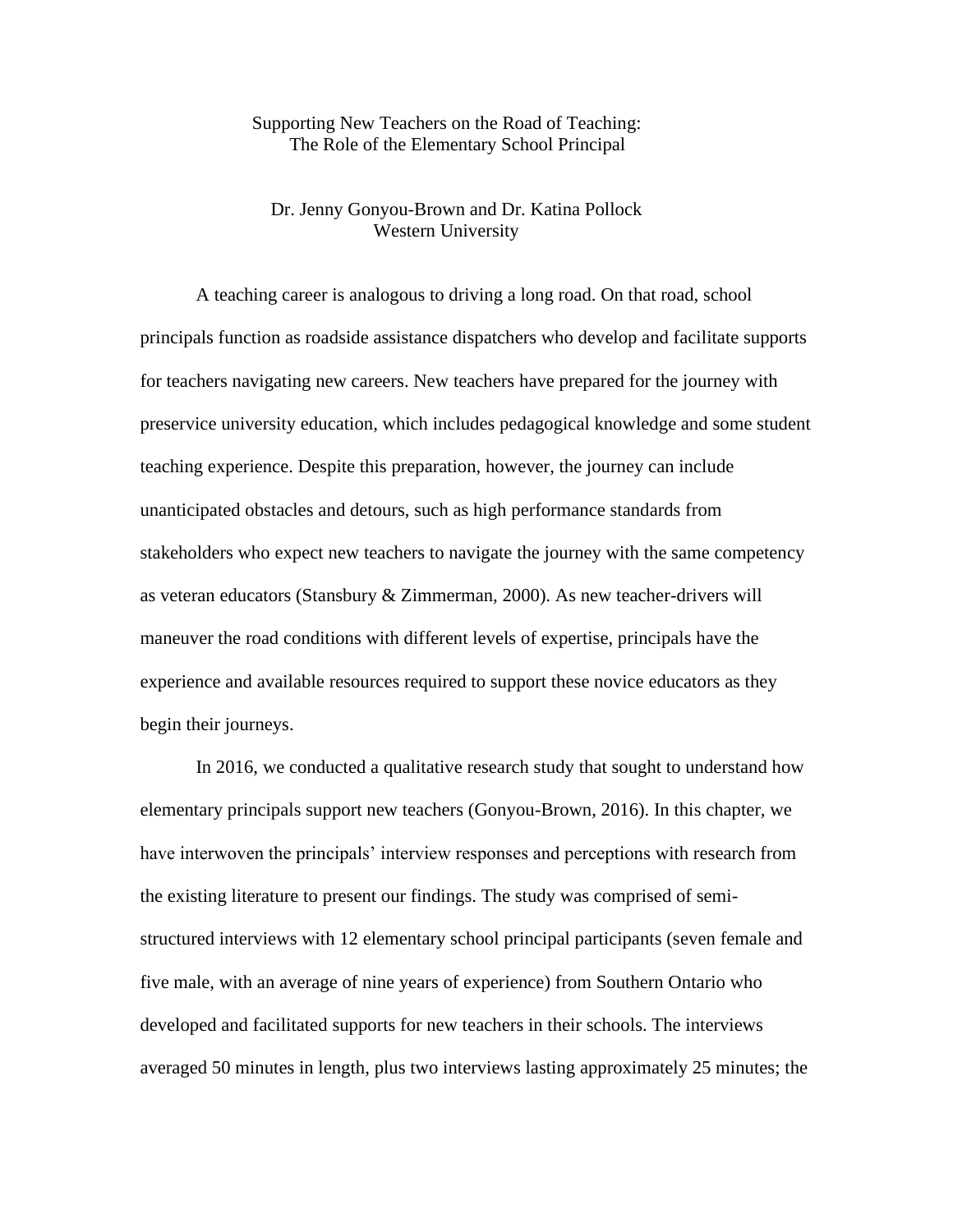study used data from these interviews. Participants shared observations and strategies gleaned from years of professional practice; specifically, they discussed their prior experience supporting new teachers and the strategies they employed to do this work. Many principals also shared the impact of their own early teaching experiences on their development and facilitation of new teacher supports.

To begin, this chapter addresses the expectations around how principals support new teachers within the Ontario context. Next, we discuss how principals understand new teacher supports and their role as resource facilitators; we then use these understandings to contextualize and review the strategies these principals employ. Third, we examine the challenges principals face when developing and facilitating supports for new teachers. Lastly, this chapter concludes by addressing the positive influence that principals can have when supporting new teachers and considering other potential supports that can help all new teachers successfully merge into their careers.

#### **The Road for New Teachers in Ontario**

To begin a merge onto the teaching road in Ontario, all teachers are required to possess, at minimum, an undergraduate university degree and a Bachelor of Education qualification from a recognized university (Ontario College of Teachers, 2016b). After completing a teaching degree and gaining certification through the Ontario College of Teachers (OCT)—the governing body of teachers in the province—teachers are able to complete additional, specialist teaching qualifications through accredited universities. To qualify for this additional training, they must possess a strong knowledge base in the subject area and have at least two years of successful teaching experience, including at least one year of teaching in the specialist subject area in Ontario (Ontario College of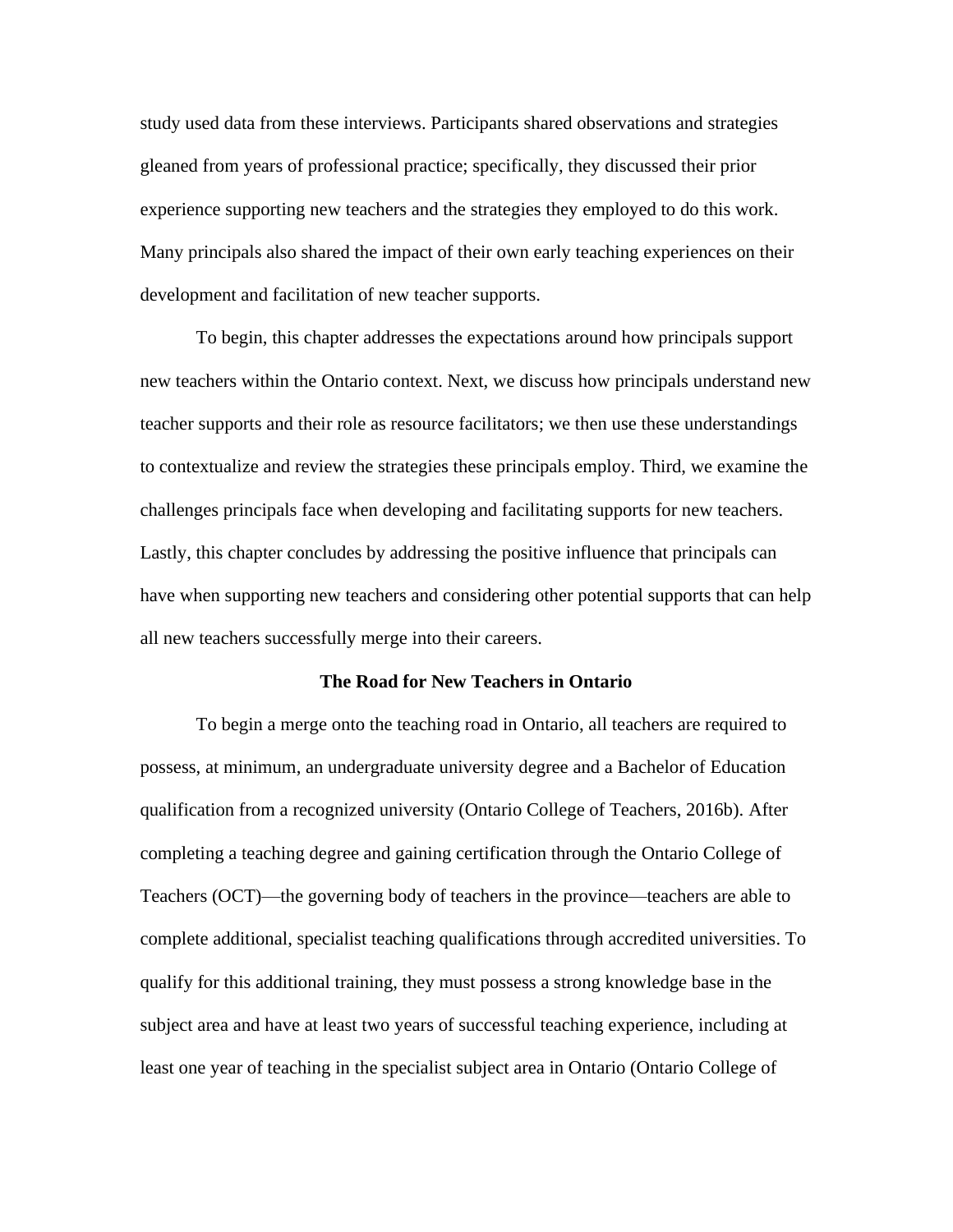Teachers, 2016a). Principals in Ontario typically begin as experienced teachers with a minimum of five years of teaching experience, certification in at least three divisions (primary, junior, intermediate, and/or senior), and two specialist qualifications, or a Master's degree (Ontario Ministry of Education, 2016). Principals are also required to complete the Ontario Principal's Qualification Program (PQP), which is designed to provide teachers with the background and skills required to become school administrators (Ontario Ministry of Education, 2016). Principals are also members of the OCT.

The educational job market in Ontario has changed in recent years. New teachers now find themselves entering a teacher-supply-surplus environment: There are now more available qualified teachers than there are teaching positions (Ontario College of Teachers, 2016c). New hiring practices are also now in place with Ontario's *Regulation 274/12* (also known as Reg. 274). Reg. 274 requires school boards to establish and maintain two *occasional teacher* lists: a roster of occasional (short-term) teachers and a long-term occasional (LTO) list. The two lists are seniority-based, with new teachers requiring a minimum of 10 months of occasional teaching with a minimum of 20 days teaching prior to applying to the district's LTO list (Elementary Teachers' Federation of Ontario [EFTO], 2013). The combination of the teacher-surplus situation and the extended hiring process guidelines of Reg. 274 have resulted in new teachers often waiting years before gaining long-term and/or permanent employment in Ontario.

In Ontario schools, principals are expected to offer educational supports to novice teachers entering the practice (Ontario Ministry of Education, 2010). Principals develop and facilitate, rather than directly implement, these supports. The principals in our study discussed developing these supports by building professional relationships and rapport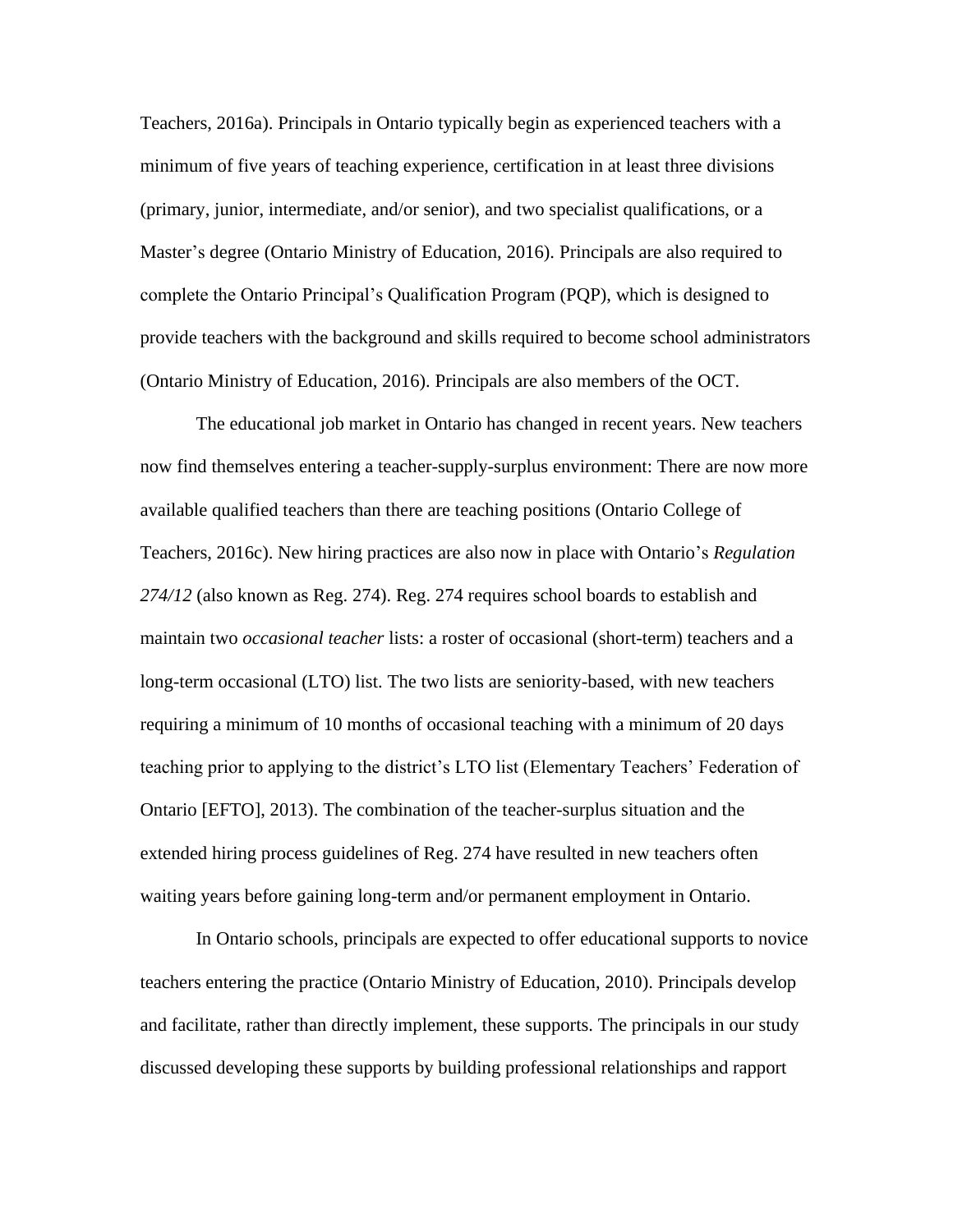with new teachers. The supports evolve based on the resources the principals have available to them as school and district leaders. The participants also discussed the unique perspective they have when developing new teacher supports, as they can draw upon their own years of teaching experience. Further, principals often have previously served as experienced teacher mentors. Scholars have found these experiences can lead to the increased likelihood that principals will value open communication, and use it to build trusting relationships. (Feiman-Nemser, 2003; Leithwood & Beatty, 2008). Educational scholars also recognize that principals, by facilitating new teacher supports, are essential in welcoming new teachers into the practice (Hope, 1999; Jorissen, 2002; Protheroe, 2006; Roberson & Roberson, 2008). Principals can consider the resources available and effectively oversee the assistance provided to teachers in need.

#### **Role of the School Principal in the Journey of New Teachers**

Principals have unique insight into the experiences of new teachers. How principals understand the new teacher journey influences the ways they develop and facilitate different supports. Our study organized principals' understandings of new teacher supports into three themes (work, support, and policy) and identified connections between the concepts.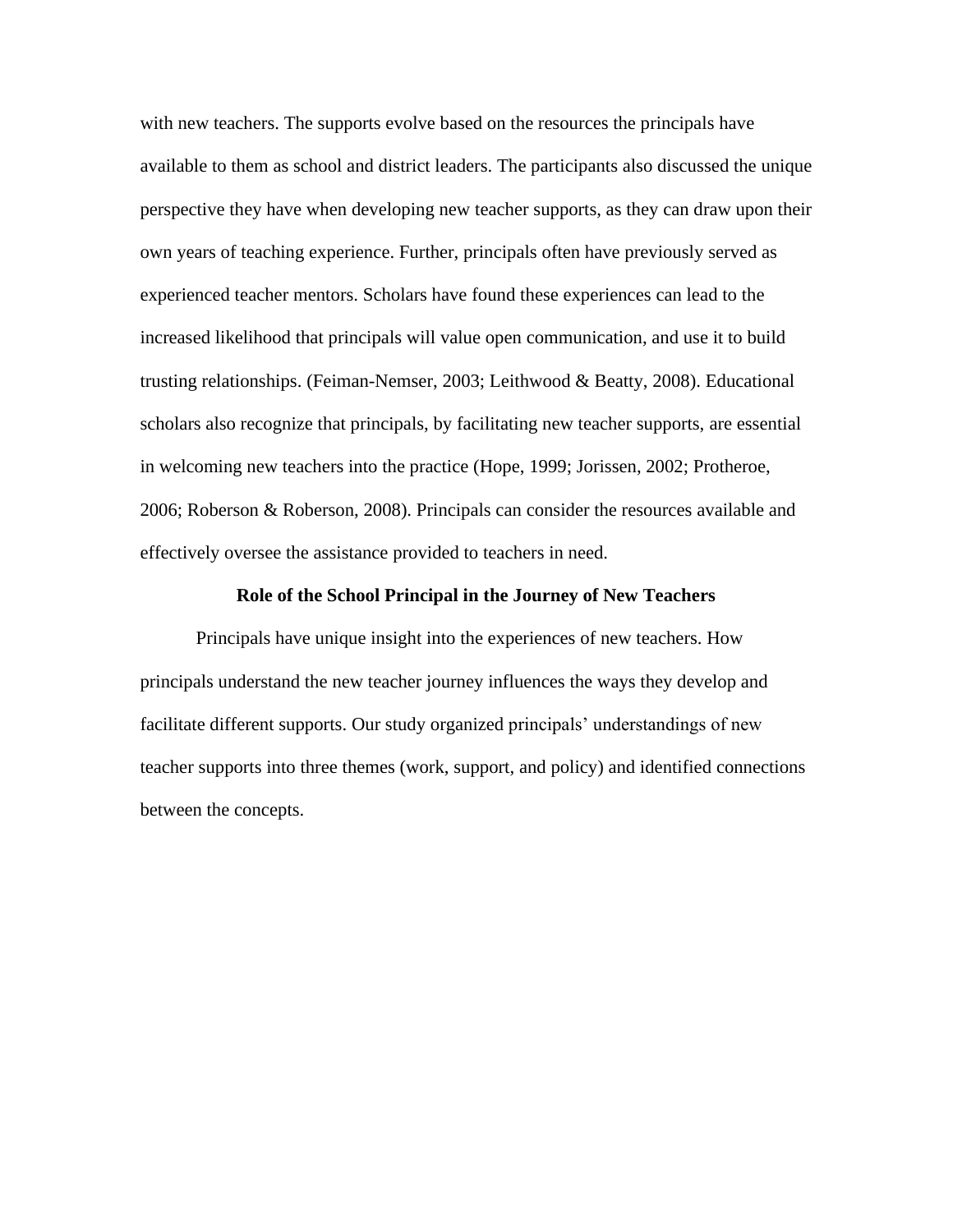#### **WORK**

Type - Cognitive, Behavioural, Emotional

Volume - Workload and Intensity

**Quality - Meaningful** 

Influenced by nature of other work (e.g. the nature<br>of new teacher work influences principal work)

Nature of work<br>(P and NT)<br>influences<br>availability, type<br>and duration of support

Policy guides<br>work

Policy creates<br>priority in work

**HOW PRINCIPALS UNDERSTAND NEW TEACHER SUPPORTS** 

**POLICY** 

Provincial **District** 

#### **SUPPORT**

Type - Emotional,<br>Physical, Instructional,<br>Institutional

Formal (policy) or Informal<br>(without policy)

Policy has<br>guidelines,<br>funding, inclusion criteria for support

Figure 1: Principals' Understanding of New Teacher Supports

## **Principals' Understandings of New Teacher Supports**

**Work.** Principals' work is comprised of many responsibilities. A typical principal works with students, teachers, and other educational stakeholders, including school district personnel, families, and the school community.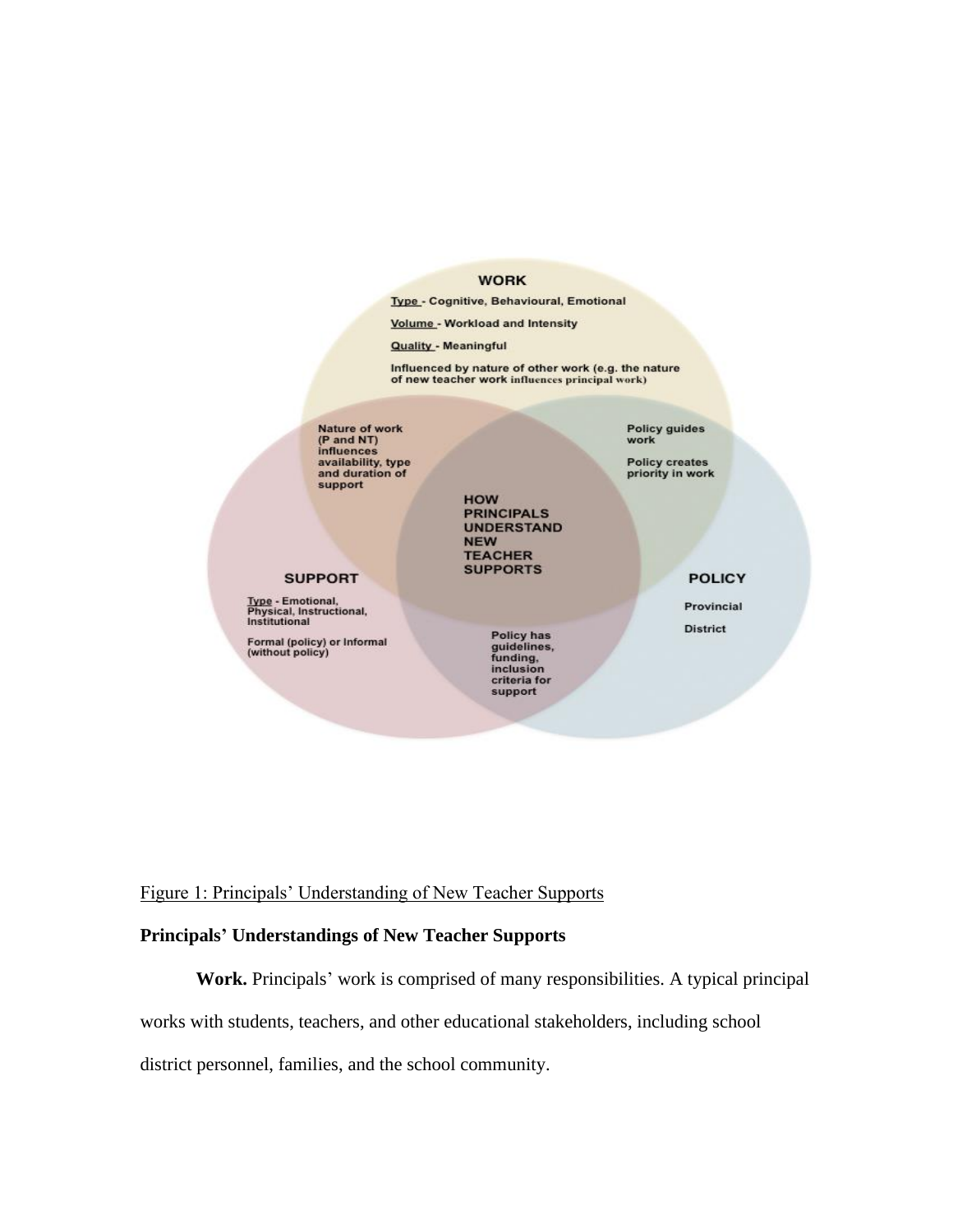According to the principals interviewed in our study, the volume and intensity of their workload influences how they support new teachers. Principals' work has been continually increasing and intensifying; it now commonly extends beyond the usual workday into the hours before and after school (Alberta Teachers' Association & Canadian Association of Principals, 2014; Leithwood & Azah, 2014; Pollock, 2014). Specifically, technology has extended principals' workdays and increased expectations of their availability (Haughey, 2006; Petrecca, 2013; Pollock, 2014). While principals' work is intense, they still consider supporting new teachers to be a meaningful component of the job.

Due to the highly personal nature of work, scholars have found that it can provide meaning and purpose in life (Jackson, 2010; Krahn, Hughes, & Lowe, 2015; Mindzak, 2016). Research has also shown that meaning in principals' work emerges from two intrinsic sources: comprehension and intention (Brief & Nord, 1990; Morin, 2008). Scholars have linked the individual connection between meaning and work (or work environment) with a sense of personal identity (Pratt & Ashford, 2003). Principals derive meaning from providing new teacher supports and this meaning impacts their work.

The length and type of new teacher work also informs how principals develop supports. In Ontario, most new teachers will be engaged in a variety of short-term or daily teaching work prior to gaining long-term employment. Short- and long-term teachers have different types of work arrangements: short-term teachers work with other teachers' planning and assessment models and frequently move between classes and schools, whereas long-term teachers develop effective programming and assessment with consistent teaching assignments (Chalikakis, 2012). These different arrangements (daily,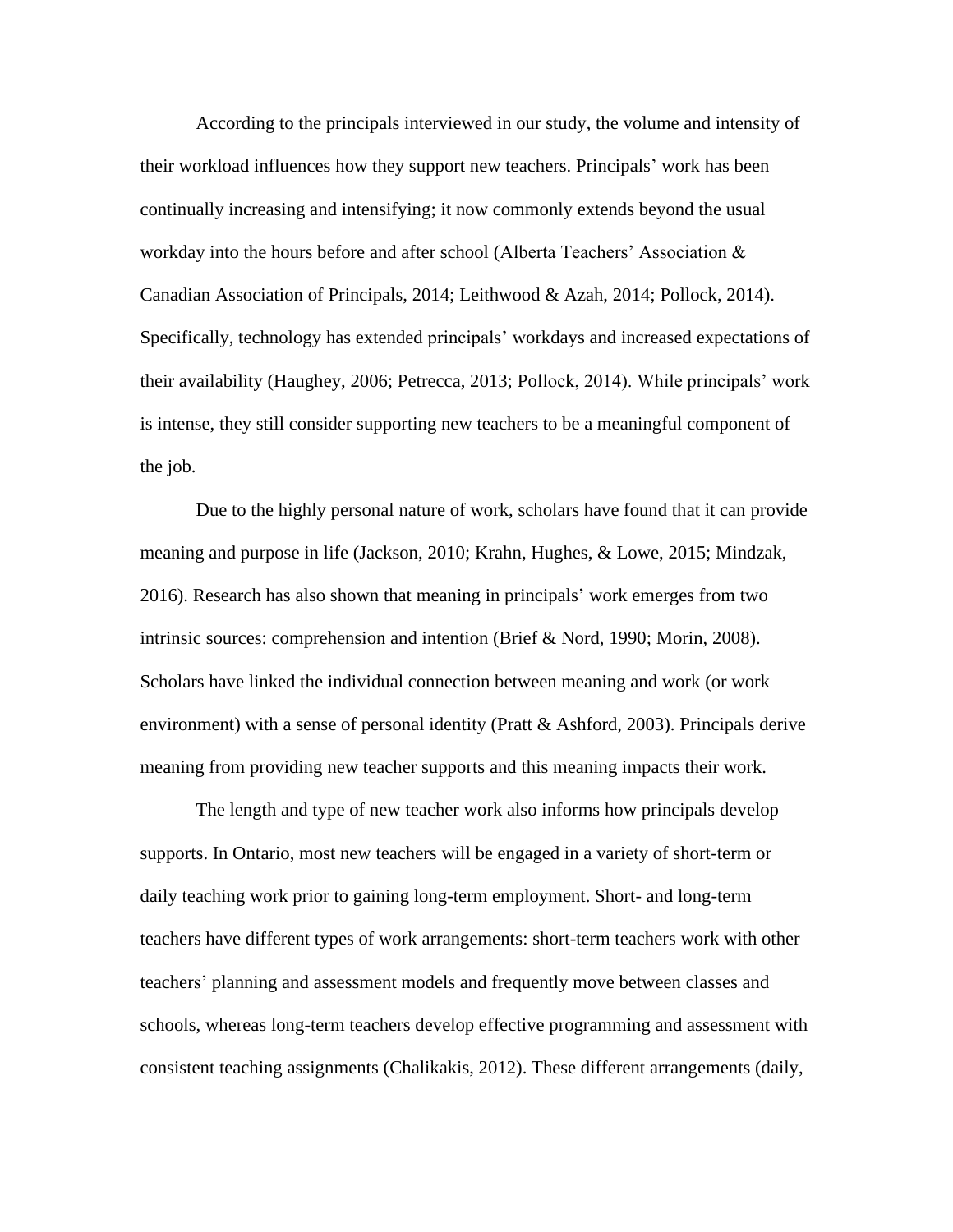short-term, or long-term) influence how principals understand their role in developing and facilitating different supports.

**Support.** In terms of categorization, Lipton and Wellman (2003) have identified four distinct types of support that principals provide to new teachers: emotional, physical, instructional, and institutional (p. 2). *Emotional supports* target the isolation (Ingersoll & Strong, 2011) and range of emotions that new educators can experience as they enter the practice (Lipton & Wellman, 2003). The range of learning needs that new teachers encounter may result in a phenomenon called "praxis shock," as new educators discover how the realities of the work challenge their previous beliefs and ideas about teaching (Kelchtermans & Ballet, 2002). *Physical supports* include classroom setup and providing teaching resources such as art supplies and physical education equipment (Lipton & Wellman, 2003). *Instructional supports* include content-area resources and practical professional suggestions that are specific to new teacher work arrangements (Lipton & Wellman, 2003). Further, *institutional supports* include information shared with new teachers; this information is based on work expectations and rooted in policies and procedures within the school and school district (Lipton & Wellman, 2003).

The type of supports that principals offer may be formal in nature and/or guided by policy, or informal. Informal supports may have similar characteristics to formal supports, but are not outlined in a policy or program and do not have corresponding available funding.

**Policy.** Principals must be aware of the policies related to new teacher supports. Scholars have described policy as a normative notion that expresses both an ends and means to steer the actions and behaviours of people (Rizvi & Lingard, 2010). The access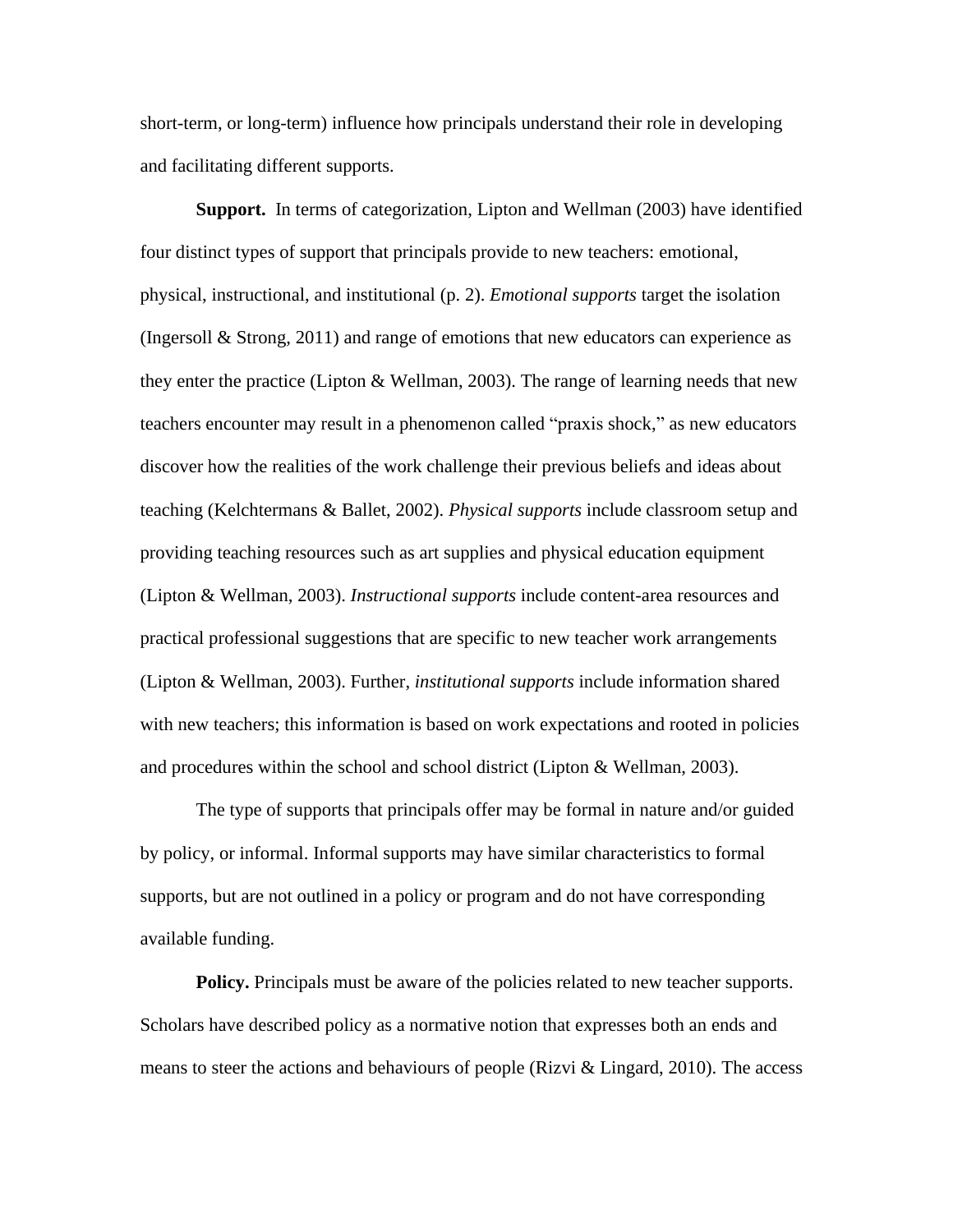that school principals have to available funding and resources for new teachers is designed to support policy. Accordingly, these policies inform principals' approaches toward the development and facilitation of new teacher supports.

In Ontario, the New Teacher Induction Program (NTIP) is a program of professional learning supports. This policy-sanctioned program is outlined and funded by the Ontario Ministry of Education and managed by school districts. The program provides guidelines and funding that outline specific roles and offer resources, such as experienced teacher mentoring, Teacher Performance Appraisals (TPA), and workspecific professional development sessions. New teachers qualify for NTIP with a new teaching contract (permanent) position, or their first long-term occasional teaching position of 97 consecutive teaching days or longer.

Many new teachers, however, work in daily or short-term teaching assignments, following other teachers' plans and working in a range of classrooms. Notably, the inclusion criteria of NTIP does not include teachers first entering the profession in Ontario. Ontario's Reg. 274 indicates that an occasional teacher may only apply to be placed on a long-term occasional (LTO) teaching list once they have taught at least 20 days during the previous school year (EFTO, 2013). The regulation further stipulates that only occasional teachers on the LTO list who have completed a minimum of one LTO assignment of at least four months, and have the required qualifications and highest seniority ranking, can be considered for permanent positions. Prior to Reg. 274, school districts did not rank occasional teachers by seniority and new teachers applying for positions did not have to complete a minimum number of days in order to apply for longterm or contract teaching positions. The extended hiring process of Reg. 274 has resulted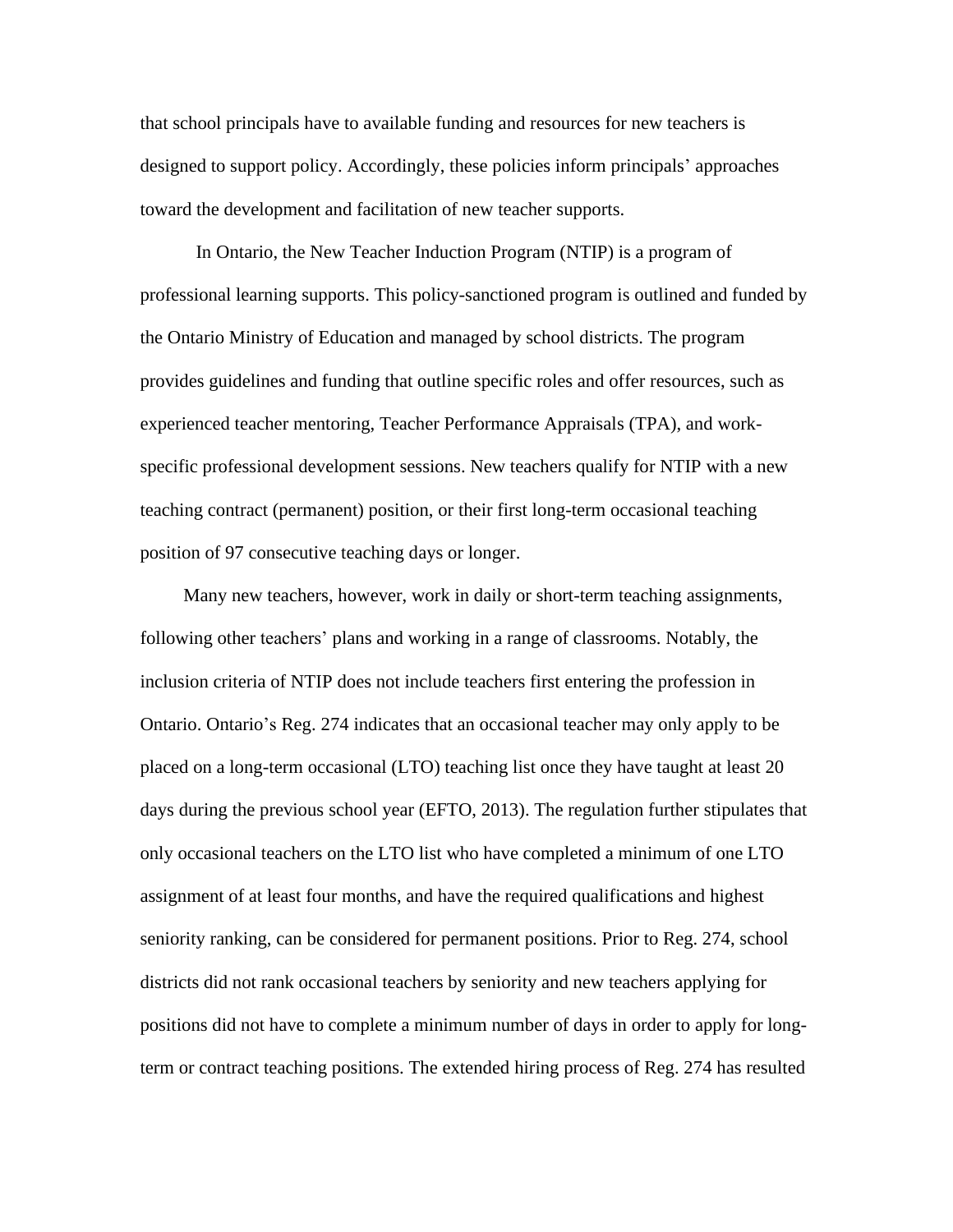in most newly hired teachers spending years in daily and short-term occasional teaching work prior to gaining long-term teaching employment and qualifying for NTIP supports.

#### **Roadside Assistance for New Drivers**

Similar to drivers having the potential to experience a broad range of vehicle issues on their journey, according to the principals in our study, the support needs of new teachers are complex and multifaceted. In their preservice education experience, the new teachers could demonstrate and practice professional skills with regular and predictable conditions. However, these teachers will encounter unknown conditions or challenges as they enter professional practice. The responsibilities of new teachers range from planning lessons that meet a diverse range of student learning needs, developing rapport with students, building lines of communication with families, developing effective assessment and reporting, conducting work according to school district expectations, and meeting professional practice guidelines. The participants also considered these professional learning needs to be linked with the duration and type of teaching assignments (short- or long-term, teaching one class or covering multiple classes and/or teaching subjects). Considering the many factors that make teaching a complex profession, every teacher has unique and individualized support needs.

Beginning a career in teaching can be lonely. The principals in our study expressed concerns, confirmed in the existing research, that many new teachers may experience a range of emotions in the first few years of teaching, including feeling overwhelmed, isolated, inadequate, or feeling unaware that others experience similar problems or challenges (Brock & Grady, 1998; Camp & Heath-Camp, 1991; Lieberman & Miller, 1994). Given their previous teaching experience, Ontario principals are able to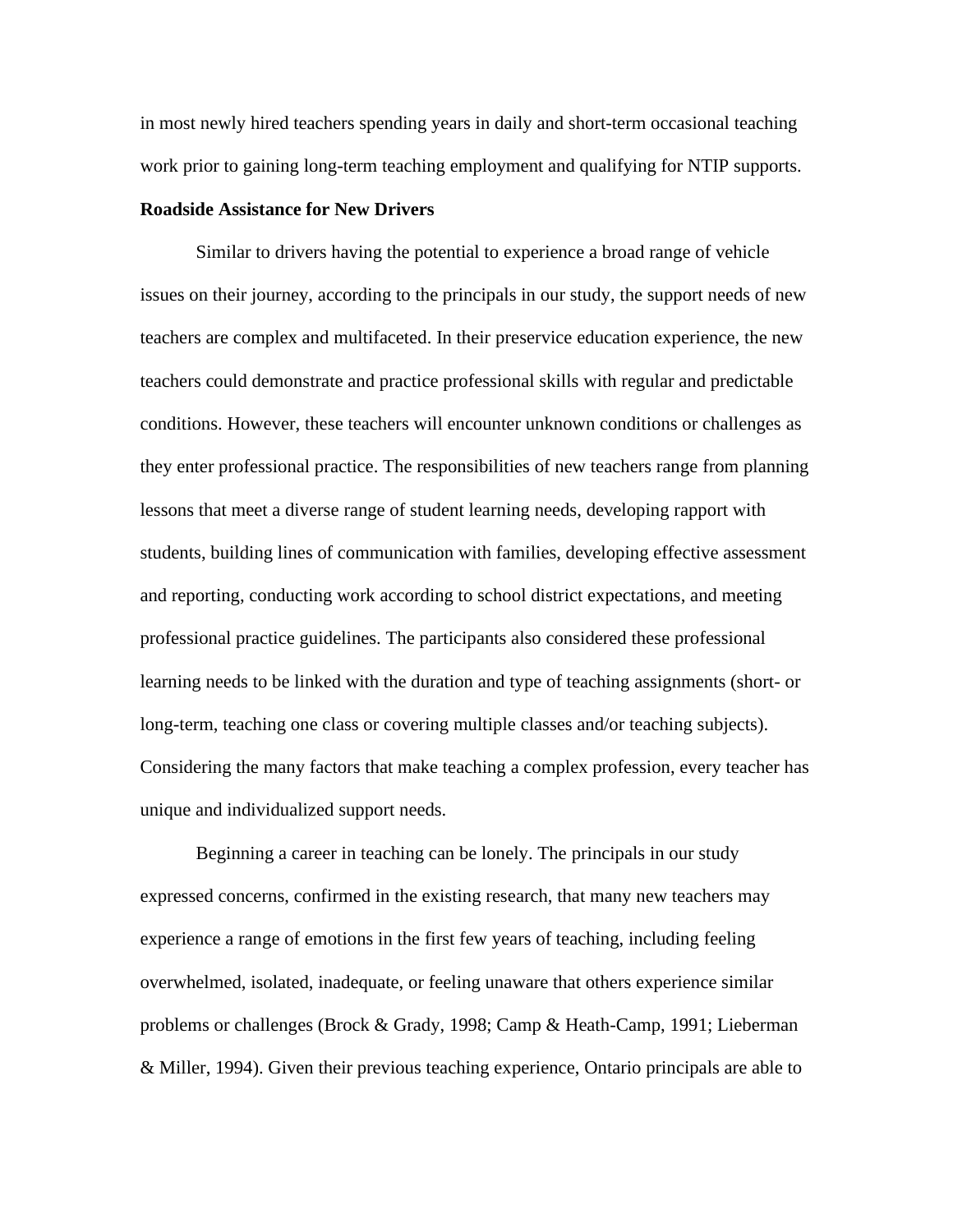relate to new teachers and recall the obstacles and challenges of their own early years. Upon entering the practice, many new educators discover they have learning needs they had not anticipated (Rust, 1994; Wong & Wong, 2009). One principal expressed feeling isolation in an early teaching experience: "Having been one myself, a brand new teacher, entering that classroom with a piece of chalk in the room and nothing else, you don't know where to go for support, even when it comes to actual resources in the classroom." While new teachers may not realize the value of having available supports, principals understand that there will be challenges ahead. Several of the principals expressed empathy for the plight of new teachers first encountering the complexities of professional teaching practice; all of the principals in our study agreed that a successful entry into the teaching profession is critical to a teacher's career and that providing support to new teachers is "one of the most important things that [principals] do." As such, effective and appropriate principal-developed supports can help new teachers succeed in the classroom (Fantilli & McDougall, 2009).

#### **Dispatching the Most Effective and Appropriate Supports**

Comparable to roadside assistance dispatchers, principals develop and facilitate, rather than directly implement, supports. Principals assess the support needs and learning goals of new teachers, consider the resources available, and connect timely and efficient assistance. In our study, the principals identified themselves as *support facilitators* and discussed using their professional networks and capacities to engage the most appropriate supports for new teachers. Specifically, the principals identified engagement in collaborative school culture as a key support strategy. According to the participants, building relationships and learning with colleagues on the job offers productive, high-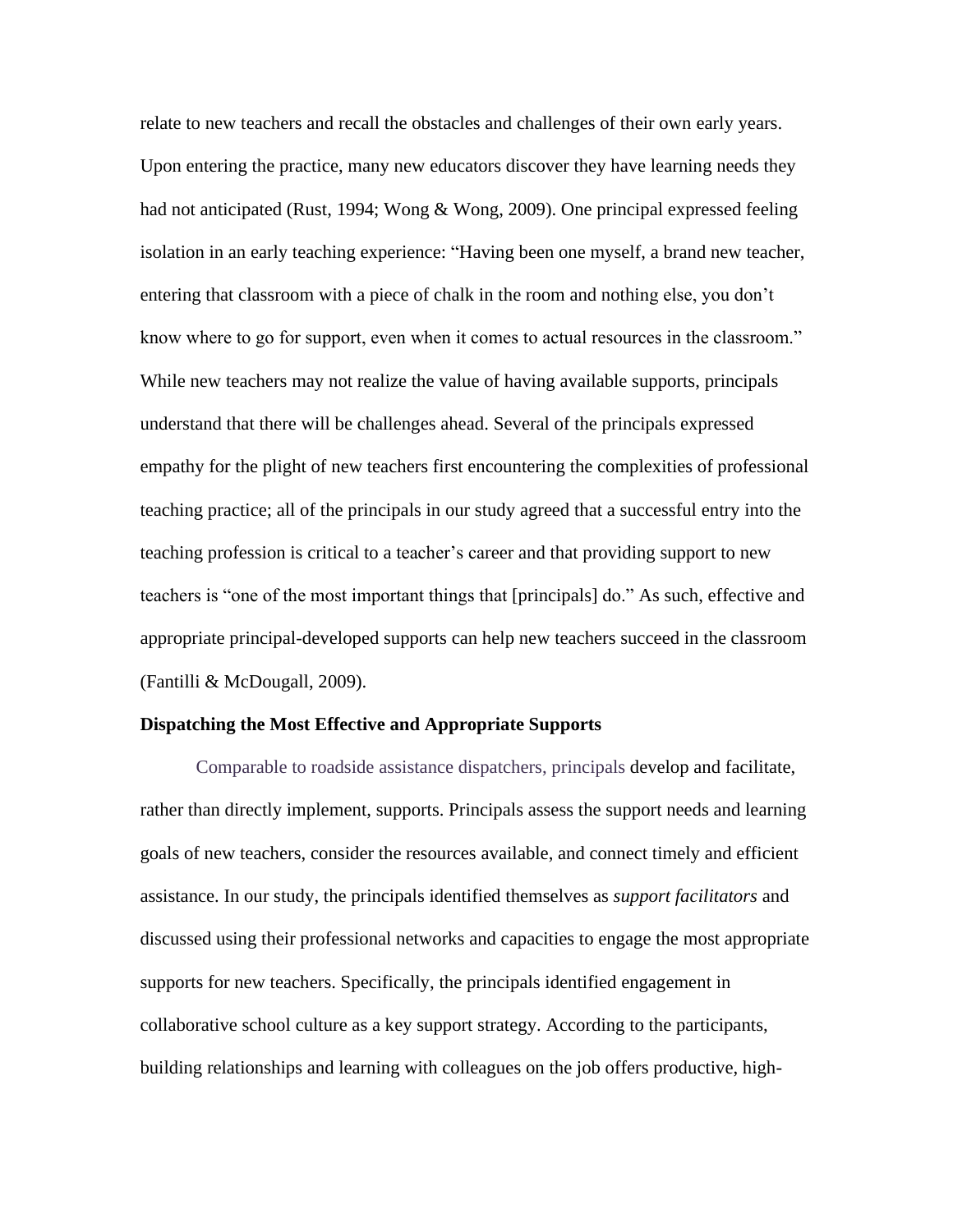engagement, and practical learning opportunities for new teachers. The principals also identified conferencing, coshadowing, and coteaching with experienced educators as beneficial learning strategies that can only be acquired on the job (Gold, 1999; Feiman-Nemser, 2001; Ganser, 2002; Ingersoll & Strong, 2011). One principal discussed the value of new teachers working with experienced teacher mentors, emphasizing that: "[new teachers] need to see somebody doing it," and having someone "coming in and [seeing and discussing] teaching is really critical for [new teachers] to get to that understanding." Several other principals in the study discussed their belief that time out of the classroom had rendered them less current on pedagogical practices. For example, one principal shared: "I've been out of the classroom for 20 years now. I'm not the best person for [new teachers] to talk to about instructional approaches." However, while the interviewed principals did not see themselves as directly supporting new teachers, they did identify their significant amount of influence over the establishment of the school climate and culture (Cherian & Daniel, 2008; Drago-Severson, 2007; Hope, 1999; Richards, 2004; Stockard & Lehman, 2004). In our study, the principals identified engaging different individuals within the school to offer direct support to new teachers including experienced teachers, instructional coaches, and learning co-ordinators—and working within school-based networks as key strategies they could employ within a collaborative school culture to indirectly support new teachers entering the profession.

#### **Challenges in Supporting New Drivers**

As new drivers may hesitate to call a roadside assistance dispatcher, for the principals in our study, the supervisory nature of their position creates challenges when developing the open and trusting relationships they view as integral to supporting new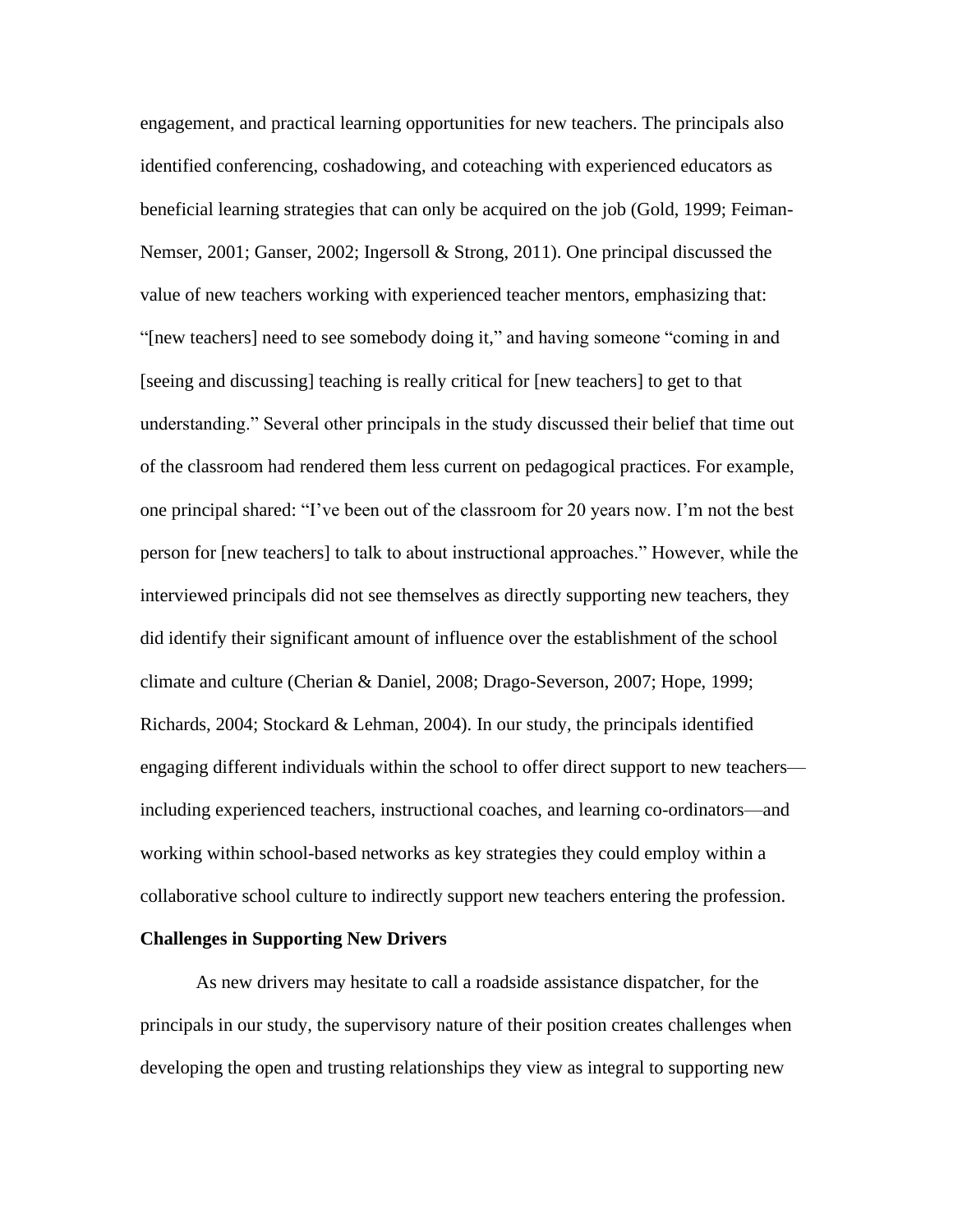teachers. One principal shared, "I remember being in those first couple of years [of teaching] and you could hear the principal coming down the hall or walking in the room and it brought up anxiety. I understand that anxiety." The principals expressed the value of building relationships with the new teachers in their school, but felt they lack the time and opportunity to develop relationships with beginning teachers that only work at their school intermittently.

The principals in our study also viewed their workload requirements as limiting the time they have available to meet with and build professional relationships with new teachers, especially those with short-term work arrangements. One principal shared, "I would love to be able to be out in the classroom as often as possible to see new teachers in action. It doesn't happen as frequently as I would hope." Another participant explained that she has difficulty developing rapport with new teachers doing temporary teaching work within her school, but that "once you have the people [occasional teachers] who come into a building regularly, those are the ones that are automatically looked at as being part of my staff." Another principal described the difficulty of developing sustainable supports for short-term teachers: "If they are only there for those [couple of] weeks, it's more of a maintenance thing," rather than prolonged duration of supports. Not only does the time-consuming nature of principal work limit their ability to develop relationships that foster new teacher supports, but the short-term work arrangements of many new teachers, including extended periods of transient and temporary work, also makes the development of open and trusting principal–new teacher relationships and rapport challenging.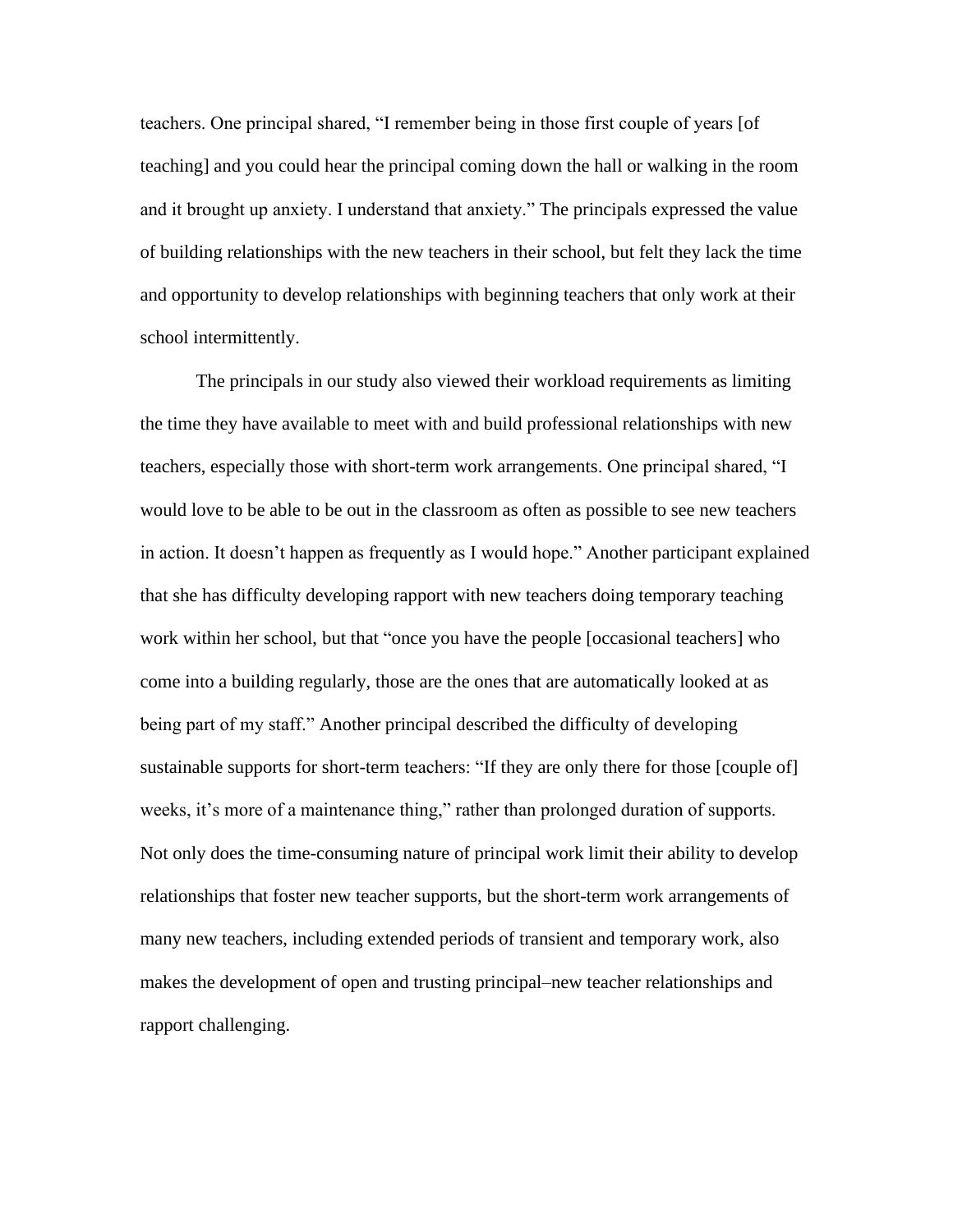During research interviews the principals in our study also discussed both formal and informal support structures for new teachers. The principals recognized formal supports, such as NTIP, as being guided by policy and having available related funding, and saw informal supports as those they developed when new teachers did not qualify under formal policy or program inclusion. One participant explained, "the NTIP program, in and of itself, is a nice program. It allows new teachers to get support from their peers, it gives some system-level support, and it gives them some material to think about and bounce [ideas] off." One of the supports within NTIP is Teacher Performance Appraisal (TPA). The Ontario Ministry of Education has described TPA as a process that provides teachers with meaningful appraisals that encourage professional learning and growth (Ontario Ministry of Education, 2012). The process commences with a meeting between the principal and new teacher to discuss professional learning goals. One principal described the TPA process as "our chance to actually really unpack what is happening in the classroom. What is really happening in their teaching?" Following the initial meeting, the principal observes the new teacher in the classroom environment and prepares reflection feedback. The principal discusses the classroom visit with the new teacher at a follow-up meeting, where they also devise next steps in professional learning. The principals viewed the TPA process as a useful strategy to support new teachers on their journey.

In addition to policy-sanctioned supports, principals can develop informal supports for new teachers who regularly work in their schools but who do not qualify for NTIP. According to the participants, the lack of funding and guidelines available for new teachers that do not qualify for NTIP can hinder principal efforts to offer supports, such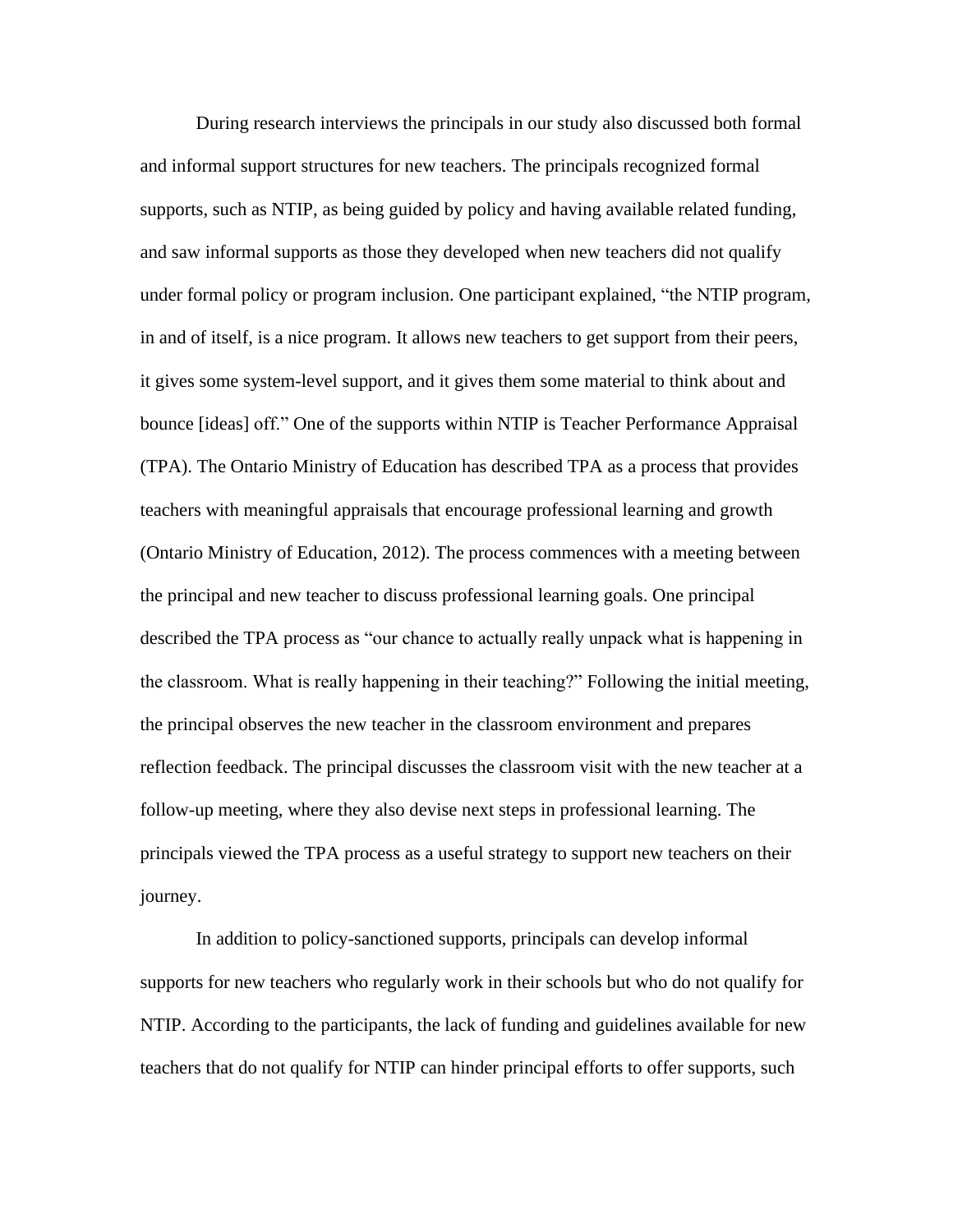as providing the opportunity to meet with experienced teacher mentors, or attend professional learning sessions during the school day. The principals explained that developing informal supports required them to be creative with available resources and developing supports that do not require funding. A key strategy that principals discussed for both informal and formal supports was to engage new teachers within the collaborative school culture. The principals highlighted how a collaborative school community can offer a variety of new teacher supports—for example, new teachers benefit from working within a teaching network with experienced colleagues. Further, they expressed the belief that providing the opportunity for new teachers to work consistently and collaboratively within a school is also crucial when developing sustainable supports for teachers in long-term, consistent teaching employment. Overall, however, the principals found meeting the support needs for some of the newest teachers in daily and short-term teaching work in their school to be challenging.

Some new teachers without available supports may attempt to self-direct their own. As a result of their work being temporary and intermittent, daily and short-term teachers' engagement in school culture is often limited. Some of the principals in the study indicated that some new teachers self-direct their professional learning, especially when there is a lack of district- or school-based supports. Some new teachers develop their own professional and emotional coping strategies, which can negatively influence their instructional practices (Cherubini, 2010; Henke, Chen, & Geis, 2000; Youngs, 2007). Some principals in our study found it challenging to help new teachers overcome the lack of job-embedded collaborative learning. As one principal noted, new teachers "are highly educated in that they have done a lot of courses and coursework, but they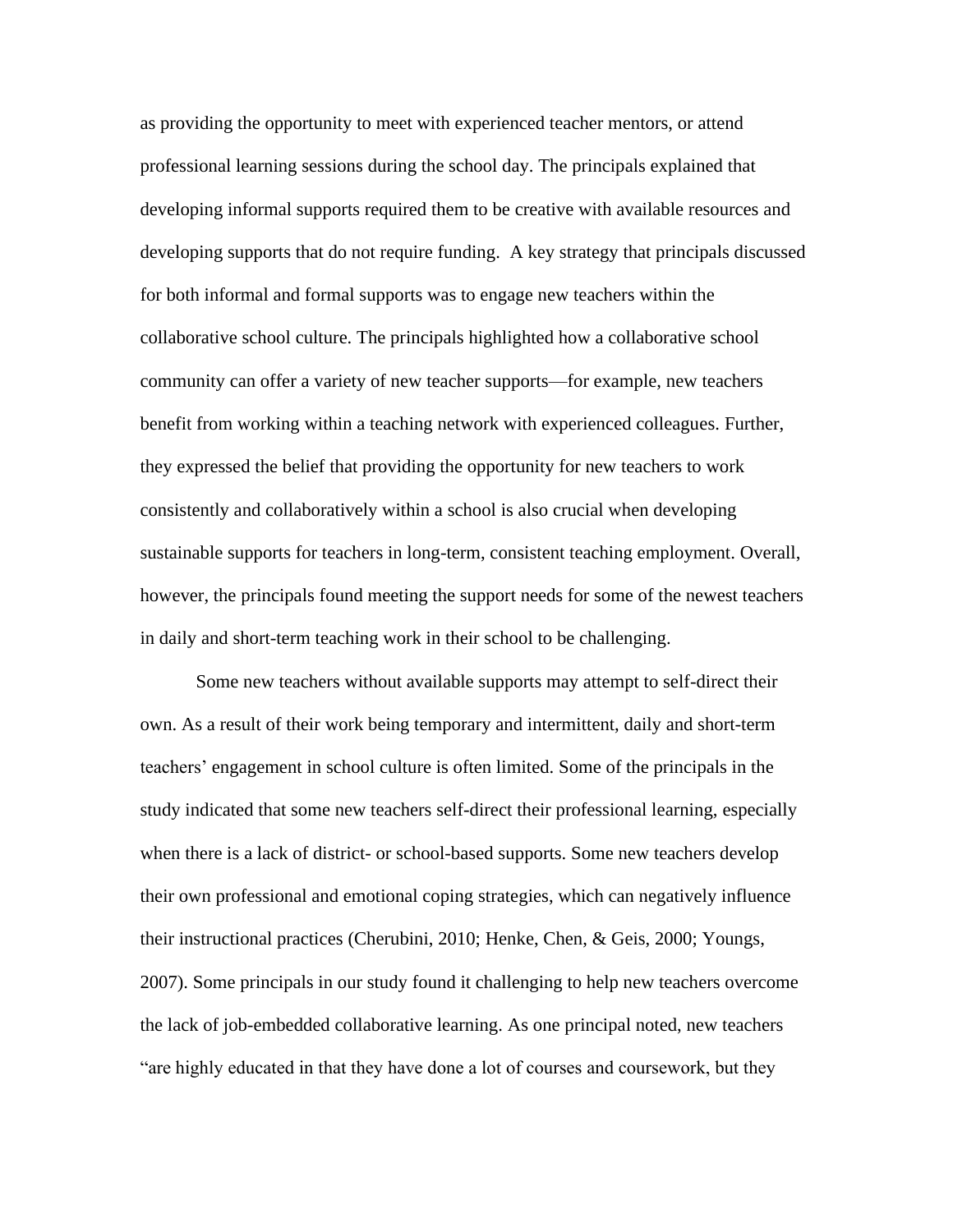haven't necessarily had the time that they need to go over and put what they've learned into practice… it's not fine-tuned or refined." While several principals identified potential benefits of new teachers directing their own professional learning, they also viewed experience and collaboration as essential aspects of the learning process for new teachers. According to one principal, "Matching new teachers with a mentor teaching the same grade or subject is a very positive learning experience for new teachers." Overall, the participants emphasized the energy, passion, and dedication of teachers entering the profession, and see establishing early supports as essential to new teacher success and keeping quality educators in the profession.

#### **Promoting New Driver Confidence**

Roadside assistance services strive to reassure their clients that support is available in times of driver need. The principals in our study discussed their desire to develop supports that promote resiliency and confidence in new teachers entering the profession. Each participant shared vivid recollections of their early teaching experiences. Several spoke of specific principals and experienced teacher mentors who offered support on their early journey. A couple of principals, however, discussed the sparse, negative, or nonexistent supports available during their early years. The principals who experienced a positive and supportive entrance into the profession described their motivation to "pay forward" their own experience by supporting new teachers. The principals who described experiencing a lack of available supports also expressed wanting to offer individualized support to the new teachers in their school in an effort to help them to avoid the obstacles they had encountered on their own journey. Throughout the study, the participants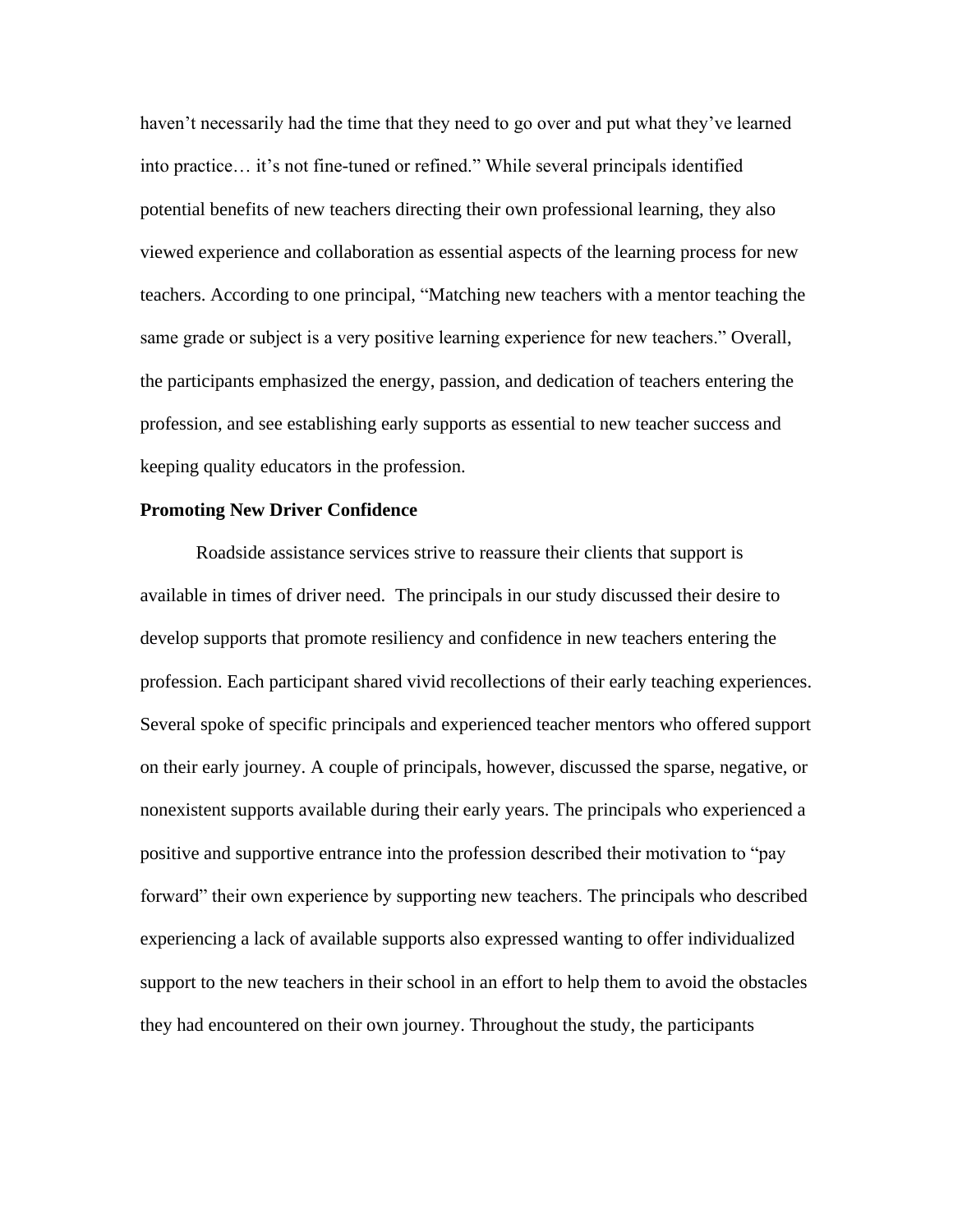repeatedly expressed their aim to develop individualized and sustainable supports that make a positive, memorable impact for new teachers beginning professional practice.

As they advance in their careers, teachers will remember who offered them early and ongoing support. As experienced teachers themselves, principals have personally experienced how support can build confidence and collaborative skills. One participant expressed the belief that, as principals, they "cannot support [new teachers] enough in those first couple of years, because [principals] are shaping the profession [by providing support to new teachers]." The principals in our study were aware of how valuable the supports they develop and facilitate can be to new teachers entering professional practice. Often, principals can tangibly see teachers benefiting from these supports: As one principal said, "when [new teachers] are being successful, I have people that are so happy [that] they are coming to me and showing me what they have done." For the participants in the study, developing and facilitating these supports is not only a requirement of their job, but also an important responsibility that they connect to their own prior experiences. According to the principals, the supports can have a broad, ranging influence on new teachers' short-term teaching experiences, and a positive, lasting impact on teachers' future experiences in the profession.

#### **Planning for Success on the Road**

As a successful merge can be critical for teachers to experience a positive and confident teaching journey, a variety of roadside assistance options could be developed at the district level for the newest teacher-drivers who do not yet qualify for the more formal means of support—namely, meeting the inclusion criteria of NTIP. For example, daily and short-term teachers could potentially access supports more successfully through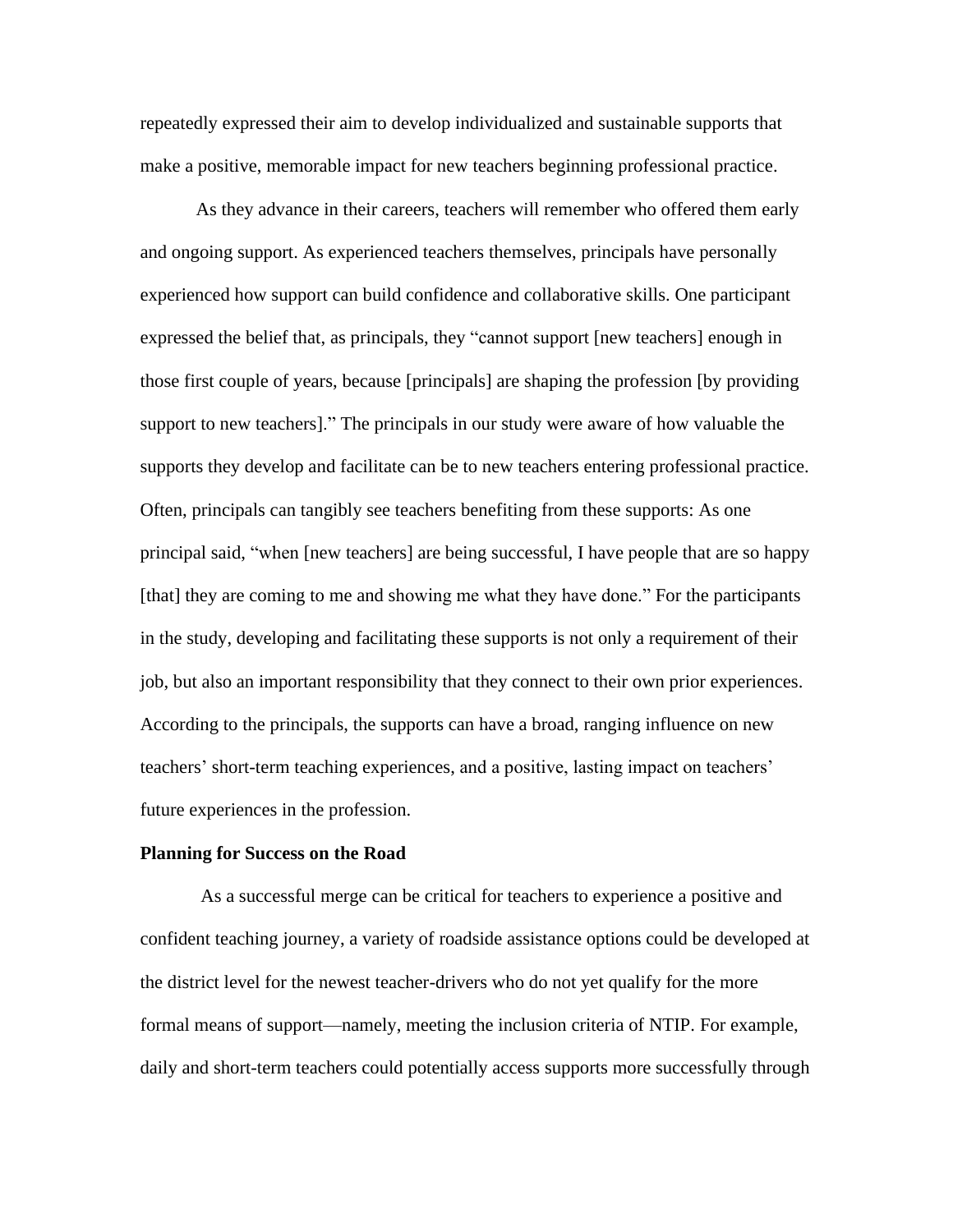their employing school districts, or associated teacher federations. These broader networks have the potential to reach the teachers who move frequently between schools and therefore struggle to build rapport and professional relationships with principals and collaborative school communities. School districts and teacher associations could establish broad professional learning communities for new teachers to set professional learning goals and gain collaborative support for their individual needs. By considering the unique professional learning needs of the newest hired teachers in short-term teaching work, access to individualized supports outside the purview of school principals can be made more widely available. Granting new teachers access to a broader range of supports will build their confidence, preparedness, and focus to facilitate a smooth and successful merge into professional practice.

#### **Conclusion**

The analogy in the introductory paragraphs of this chapter conceptualizes the important role school principals have in helping new teachers successfully enter professional practice. In this analogy, teachers are new drivers beginning the long journey of their careers, and principals function as roadside assistance dispatchers. Like assistance dispatchers, the principals have experience in traveling the road and are aware of road conditions. Their prior experiences help them to connect their networks of services with clients.

Principals develop and facilitate, as opposed to directly implement, supports for new teachers. As roadside assistance dispatchers don't usually change flat tires, principals consult with new teachers and employ their available resources and network connections to ensure that someone capable and qualified aids new teachers with their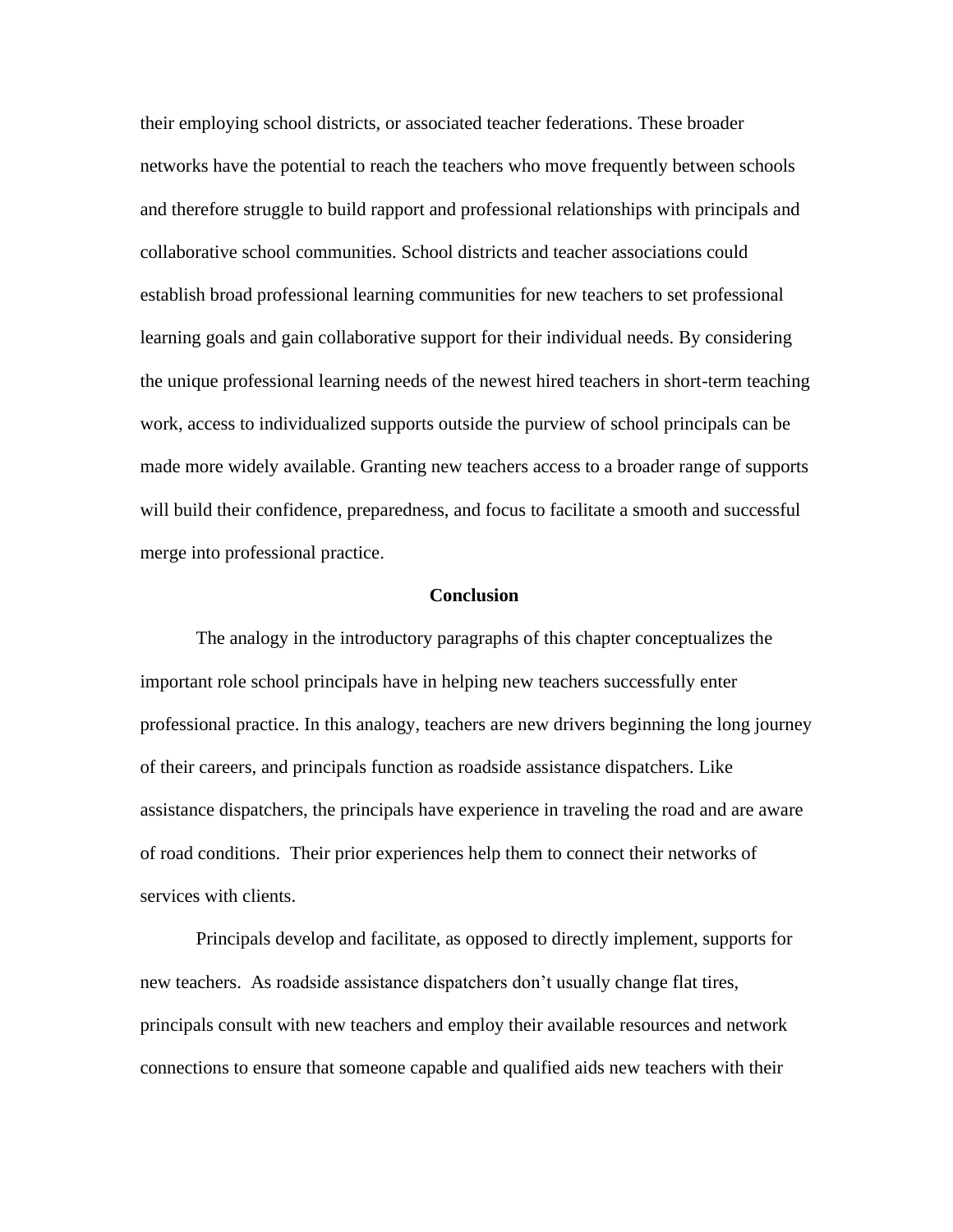professional learning needs and gets them back on the teaching road. Similar to offering drivers specialized assistance that is effective and efficient, principals that develop supports for the new teachers in their school call upon others with the right tools and experience to directly support new teachers. This also keeps the principal available to dispatch help to others.

A challenge exists for principals to support new teachers that are not regularly in their school. Similar to some new teachers developing coping skills and self-directing their professional learning, if novice drivers do not have access to contact a roadside assistance dispatcher they may attempt to self-diagnose and repair their own vehicles. While these drivers may temporarily get back on the road, without access to the proper tools and lacking experience in repair, they will eventually need reinforcement. Similar to new teachers that do not yet qualify for NTIP, self-directed learning can become jobembedded if new teachers can gain access to informal supports by engaging in a collaborative school culture or receive supports through a school district or teacher federation. If the new teacher can have access to professional support through a dispatcher, be it a school principal, district or federation leader, then some assistance can be employed to connect new teachers with other educators that have experienced success in driving the teaching road. The collegial support of a collaborative culture instills a sense of confidence in new teachers and reassures them that the road should not be lonely. Akin to roadside assistance dispatching support to ensure the experience of a pleasant road trip, school principals serve to aid the new teachers that are regularly in their school in merging into professional practice. If all new teachers can gain assistance in maneuvering the bumps and turns of the road from school, district or teacher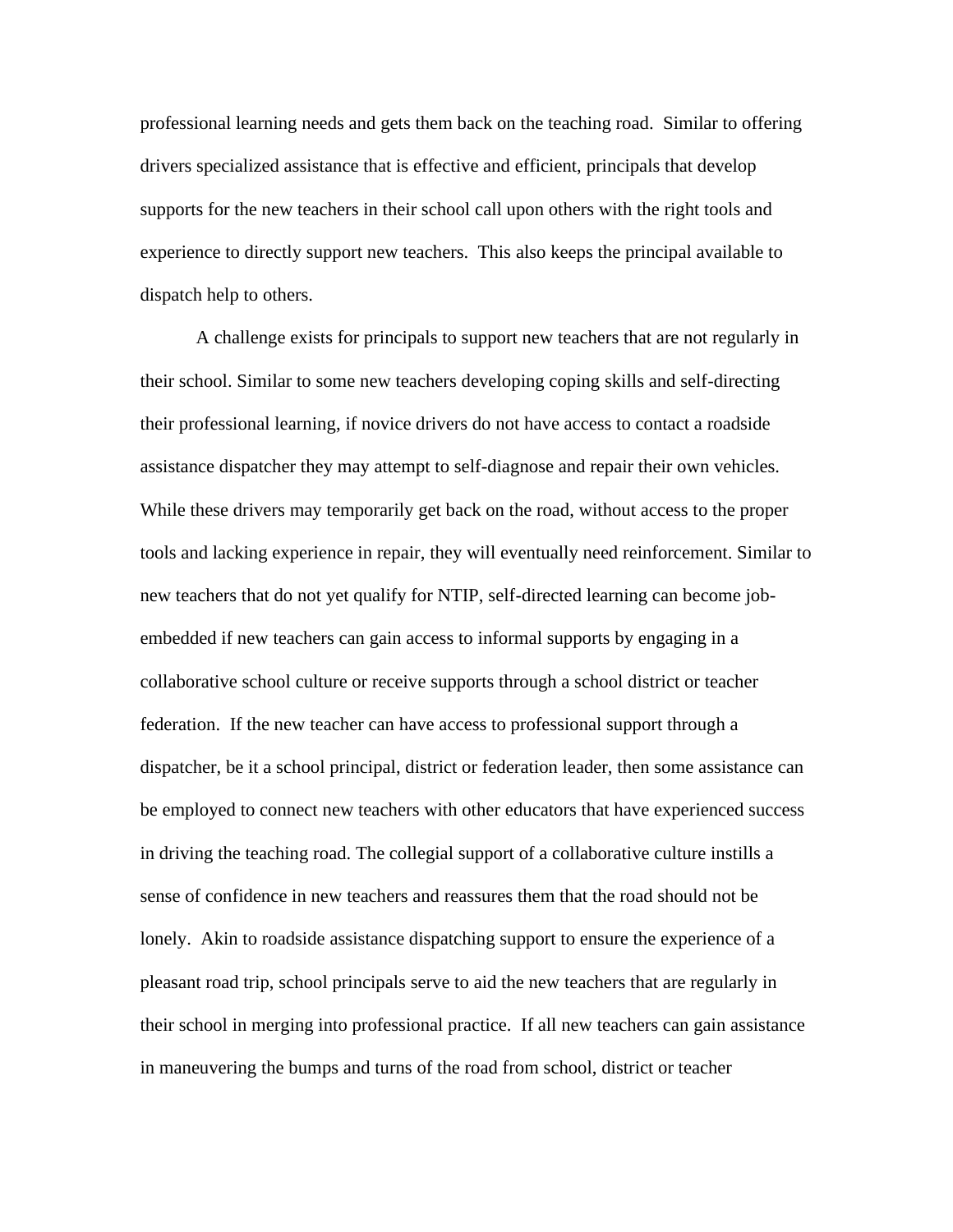federation support dispatchers, they will benefit from increased confidence, professional learning and a meaningful journey.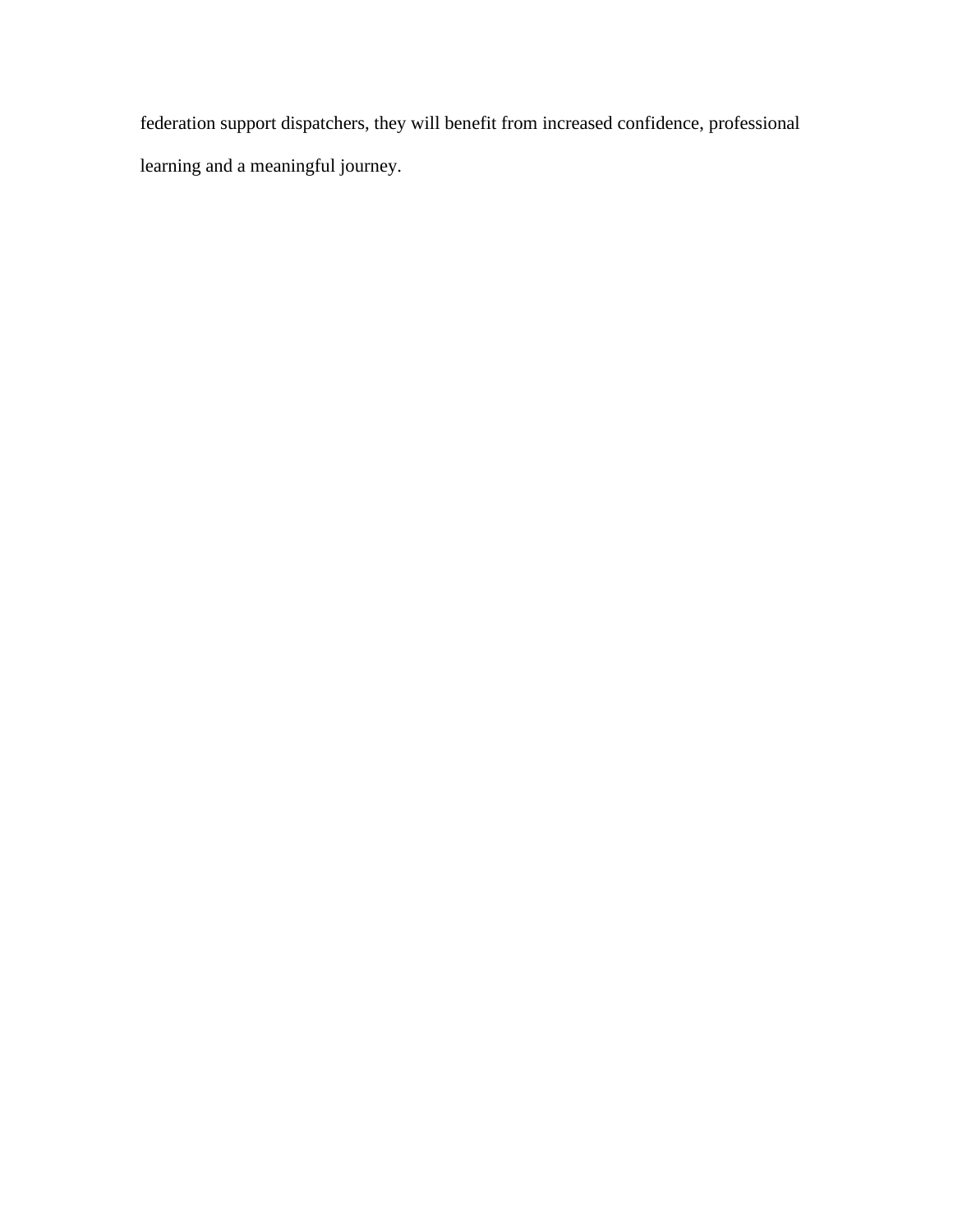#### References

- Alberta Teachers' Association, & Canadian Association of Principals. (2014). *The future of principalship in Canada: A national research study.* Retrieved from https://www.teachers.ab.ca/SiteCollectionDocuments/ATA/Publications/Research/ The%20Future%20of%20the%20Principalship%20in%20Canada.pdf
- Anhorn, R. (2008). The profession that eats its young. *Delta Kappa Gamma Bulletin, 73*(3), 15–19.
- Baker-Doyle, K. (2011). *The networked teacher: How teachers build social networks for professional support.* New York, NY: Teachers College Press.
- Brief, A., & Nord, W. (1990). *Meaning of occupational work*. Toronto, ON: Lexington Books.
- Brock, B., & Grady, M. (1998). Beginning teacher induction programs*. [The Clearing](https://www.researchgate.net/journal/1939-912X_The_Clearing_House)  [House,](https://www.researchgate.net/journal/1939-912X_The_Clearing_House) 71*(3), 179–183.
- Camp, W., & Heath-Camp, B. (1991). *Becoming a teacher: They just gave me a key and said "good luck."* Berkley, CA: National Centre for Research in Vocational Education.
- Chalikakis, A. (2012). *Short- and long-term occasional teaching work arrangement differences* (Master's thesis, University of Western Ontario). Retrieved from Electronic Thesis and Dissertations Repository*.* (Paper No. 406)
- Cherian, F., & Daniel, Y. (2008). Principal leadership in new teacher induction: Becoming agents of change. *International Journal of Education Policy and Leadership, 3*(2). Retrieved from <http://journals.sfu.ca/ijepl/index.php/ijepl/article/view/97/35>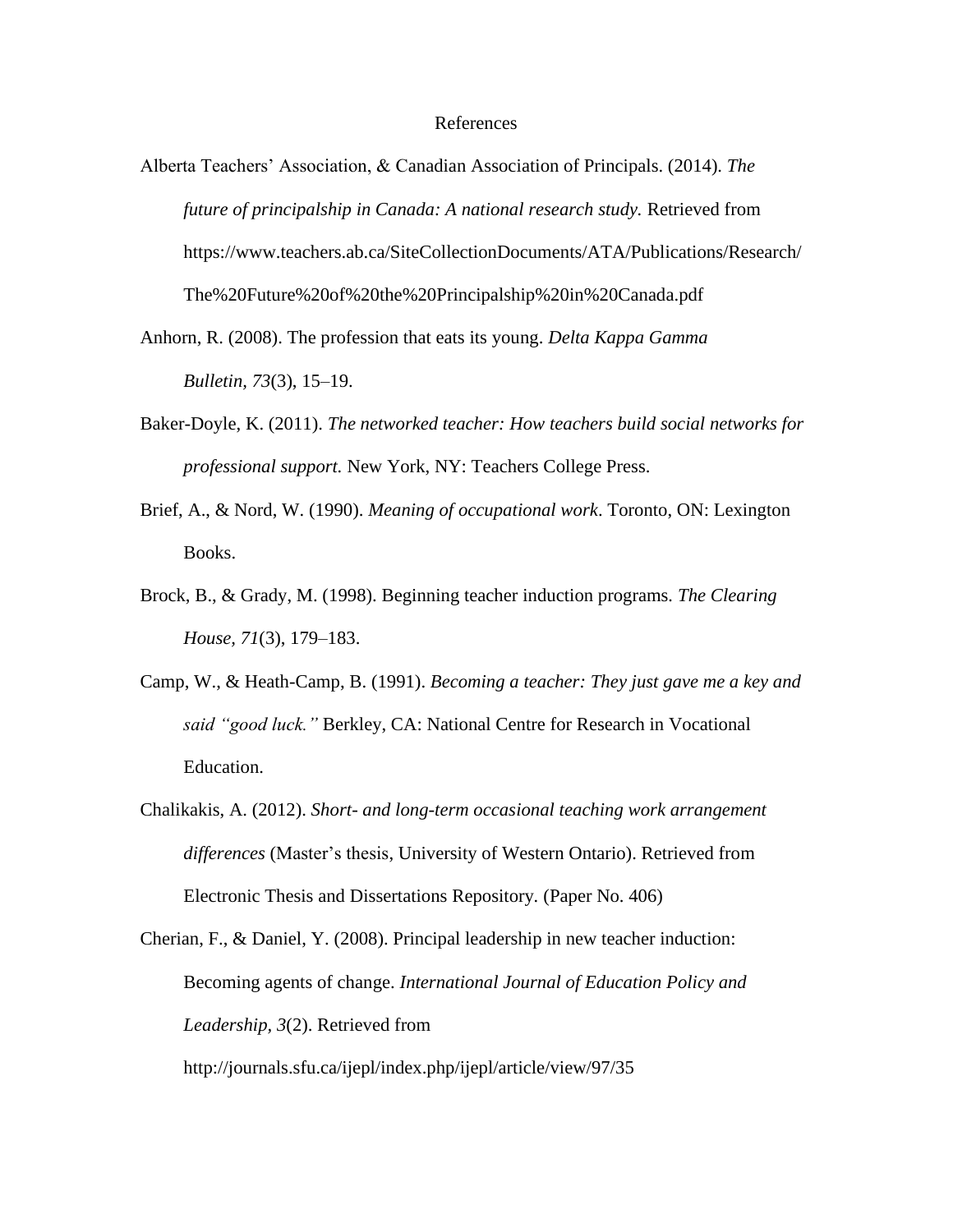- Cherubini, L. (2010). An analysis of the implications between the theoretical framework and the policy context of provincial education policy in Ontario. *Journal of Contemporary Issues in Education, 5*(1), 20–33.
- Drago-Severson, E. (2007). Helping teachers learn: Principals as professional development leaders. *Teachers College Record*, *109*(1), 70–125.

Elementary Teachers' Federation of Ontario. (2013). Understanding Ontario Regulation 274/12. Retrieved from http://www.etfo.ca/Resources/ForTeachers/Documents/Understanding%20Ontario %20Regulation%20274-12.pdf

- Fantilli, R., & McDougall, D. (2009). A study of novice teachers: Challenges and supports in the first years. *Teaching and Teacher Education*, *25*(6), 814–825.
- Feiman-Nemser, S. (2001). From preparation to practice: Designing a continuum to strengthen and sustain teaching. *Teachers College Record, 103*(6), 1013–1055.
- Ganser, T. (2002). The new teacher mentors: Four trends that are changing the look of mentoring programs for new teachers. *American School Board Journal, 189*(12), 25–27.
- Gold, Y. (1996). Beginning teacher support: Attrition, mentoring, and induction. In C. B. Courtney (Ed.), *Review of research in education* (pp. 548-594). Washington, DC: American Educational Research Association.

Gonyou-Brown, J. (2016). *The work of elementary principals in supporting new teachers in Ontario publicly-funded, English speaking schools* (Doctoral dissertation, University of Western Ontario). Retrieved from Electronic Thesis and Dissertation Repository*.* (Paper No. 4317)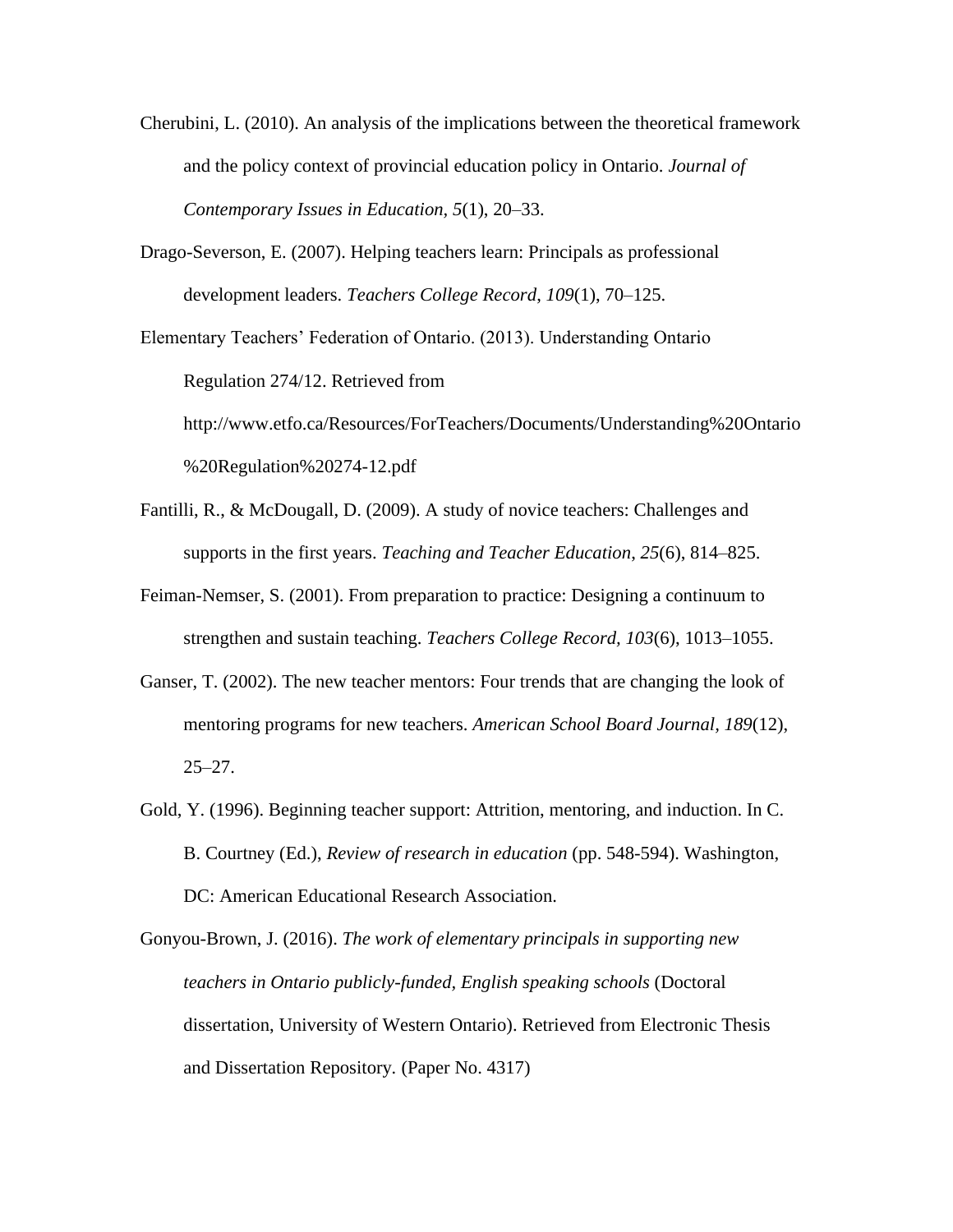- Haughey, M. (2006). The impact of computers on the work of the principal: Changing discourses on talk, leadership and professionalism. *School Leadership and Management, 26*(1), 23–34.
- Henke, R., Chen, X., & Geis, S. (2000). *Progress through the teacher pipeline: 1992-93 college graduates and elementary secondary school teaching as of 1997.* (NCES 2000-152). Washington, DC: U.S. Department of Education Office of Educational Research and Improvement. Retrieved from the National Center for Education Statistics website: [http://nces.ed.gov/pubs2000/2000152.pdf](file:///C:/Users/jennygonyoubrown/Documents/%09http:/nces.ed.gov/pubs2000/2000152.pdf)
- Hope, W. (1999). Principals' orientation and the induction activities as factors in teacher retention. *The Clearing House*, *73*(1), 54–56.
- Ingersoll, R., & Strong, M. (2011). The impact of induction and mentoring programs for beginning teachers: A critical review of research. *Review of Educational Research*, *81*(2), 201–233.
- Jackson, A. (2010). *Work and labour in Canada: Critical issues.* Toronto, ON: Canadian Scholars' Press.
- Jorrissen, K. (2002). Ten things principals can do to retain teachers. *Principal Leadership, 3*(1), 48–54.
- Kelchtermans, G., & Ballet, K. (2002). The micro politics of teacher induction: A narrative-biographical study on teacher socialization. *Teacher and Teacher Education*, *18,* 105-120. Retrieved from

[http://www.researchgate.net/publication/263227548\\_](file:///C:/Users/jennygonyoubrown/Documents/%09http:/www.researchgate.net/publication/263227548_)

Krahn, H., Hughes, K., & Lowe, G. (2015). *Work, industry & Canadian society.* Toronto, ON: Nelson.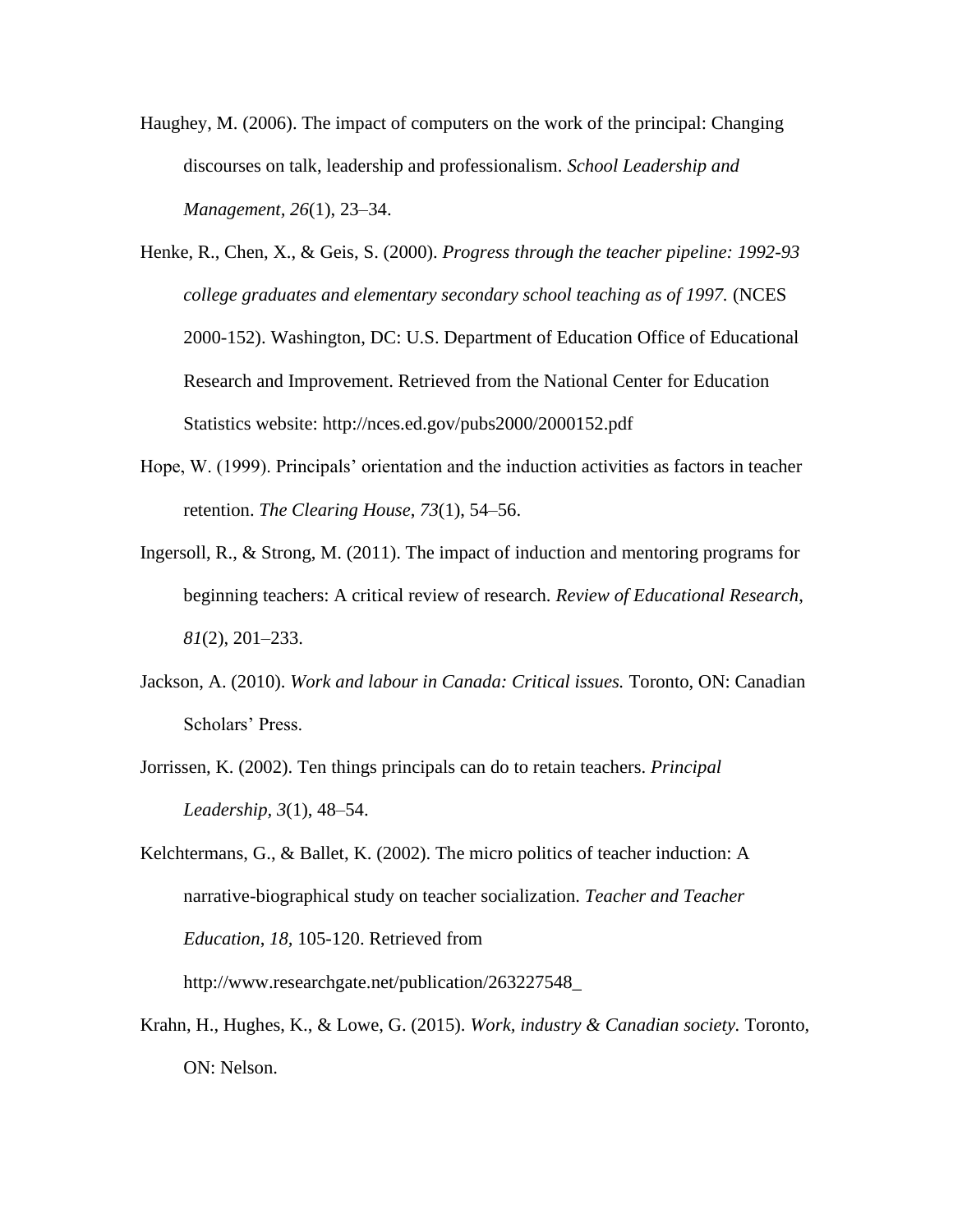- Leithwood, K. & Azah, V. (2014). *Secondary principals' and vice-principals' workload study: Final report.* Retrieved from the Ontario Ministry of Education website: http://www.edu.gov.on.ca/eng/policyfunding/memos/nov2014/FullSecondaryRepor tOctober7\_EN.pdf
- Leithwood, K., & Beatty, B. (2008). *Leading with teacher emotions in mind.* Thousand Oaks, CA: Corwin Press.
- Lieberman, A., & Miller, L. (1994). *Teachers, their world and their work.* Alexandria, VA: Association for Supervision, Curriculum and Development.
- Lipton, L., & Wellman, B. (2003). *Mentoring matters: A practical guide to learningfocused relationships.* Sherman, CT: Mira Via.

Mindzak, M. (2016). *Exploring the working lives of unemployed and underemployed teachers in Ontario* (Doctoral dissertation, University of Western Ontario).

Retrieved from Electronic Thesis and Dissertation Repository. (Paper No. 3668)

Morin, E. (2008). *The meaning of work, mental health and organizational commitment* (Research report R-585). Retrieved from the Institut de Recherche Robert-Sauvé en Santé et en Sécurité du Travail website:

http://www.irsst.qc.ca/Media/documents/PubIRSST/R-585.pdf

- Ontario College of Teachers. (2016a). Additional qualifications: Honour specialist qualification. Retrieved from https://www.oct.ca/members/additionalqualifications/schedules-and-guidelines/schedule-e
- Ontario College of Teachers. (2016b). How teachers are certified. Retrieved from https://www.oct.ca/public/professional-standards/how-teachers-are-certified

Ontario College of Teachers. (2016c). *Transition to teaching 2015: Early-career*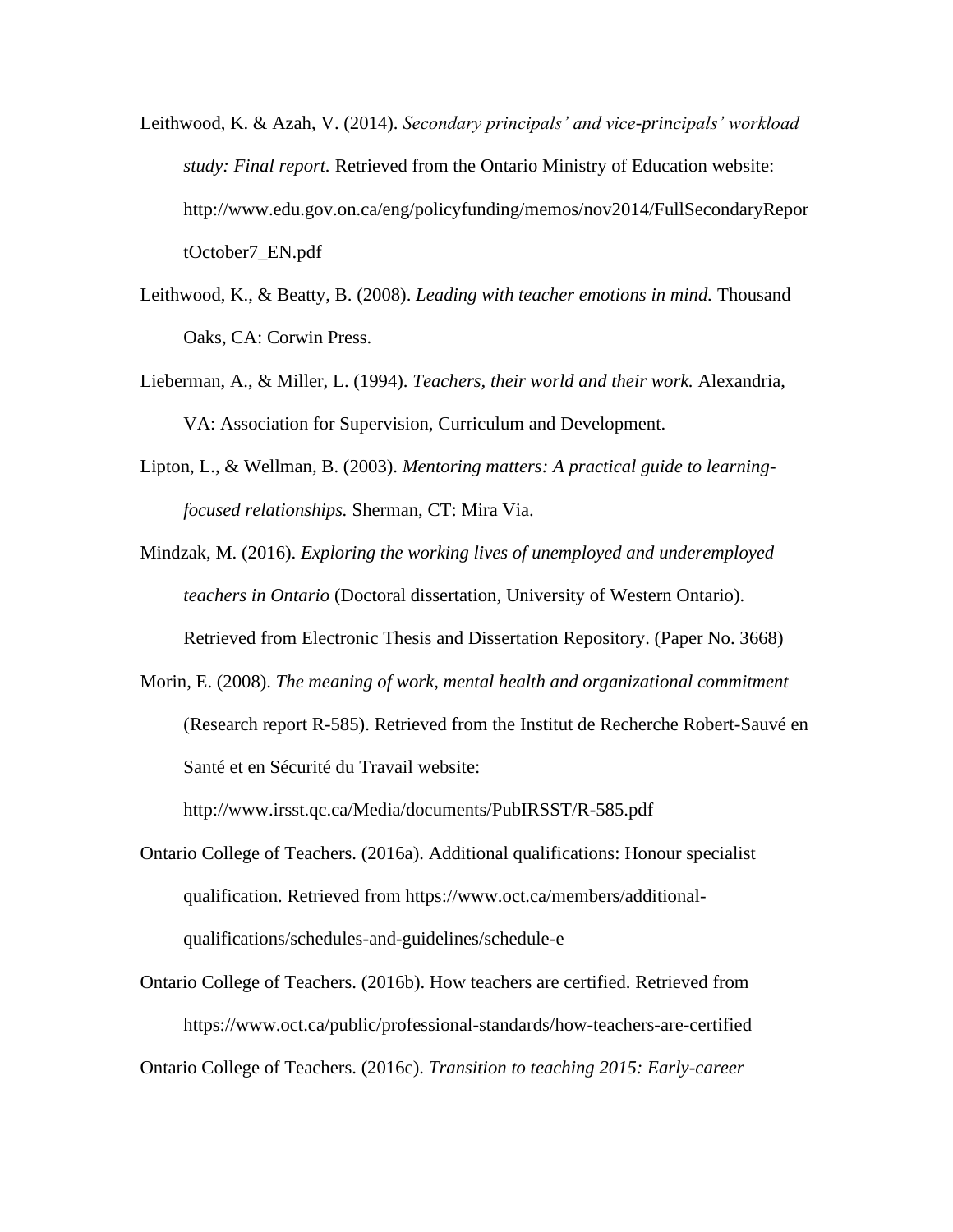*teachers in Ontario schools.* Toronto, ON: Ontario College of Teachers.

Ontario Ministry of Education. (2010). *The new teacher induction program handbook for principals.* Retrieved from:

http://www.edu.gov.on.ca/eng/teacher/NTIPPrincipal.pdf

- Ontario Ministry of Education. (2016). *I want to be a principal.* Retrieved from [http://www.edu.gov.on.ca/eng/teacher/directobe.html](file:///C:/Users/jennygonyoubrown/Documents/%09http:/www.edu.gov.on.ca/eng/teacher/directobe.html)
- Petrecca, L. (2013, March 7). All work and no play? Mobile wipes out 8-hour workday. *USA Today.* Retrieved from<http://www.usatoday.com/story/news/> nation/2013/03/06/mobile-workforce-all-work/1958673/
- Pollock, K. (with Wang, F., & Hauseman, D. C.) (2014). *The changing nature of principals' work. Final report*. Toronto, ON: The Ontario Principals' Council. Retrieved from http://www.edu.uwo.ca/faculty\_profiles/cpels/pollock\_katina/ OPC-Principals- Work-Report.pdf
- Pratt, M., & Ashforth, B. (2003). Fostering meaningfulness in working and at work. In K. Cameron, J. Dutton, & R. Quinn (Eds.), *Positive organizational scholarship: Foundations of a new discipline* (pp. 309-327). San Francisco: Berrett Koehler.
- Protheroe, N. (2006). The principal's role in supporting new teachers. *Principal*, *86*(2), 34–38.
- Richards, J. (2004). What new teachers value most in principals. *Principal, 83*(3), 42– 45.
- Rizvi, F., & Lingard, B. (2010). *Globalizing education policy*. London/New York: Routledge.
- Roberson, S., & Roberson, R. (2008). The role and practice of the principal in